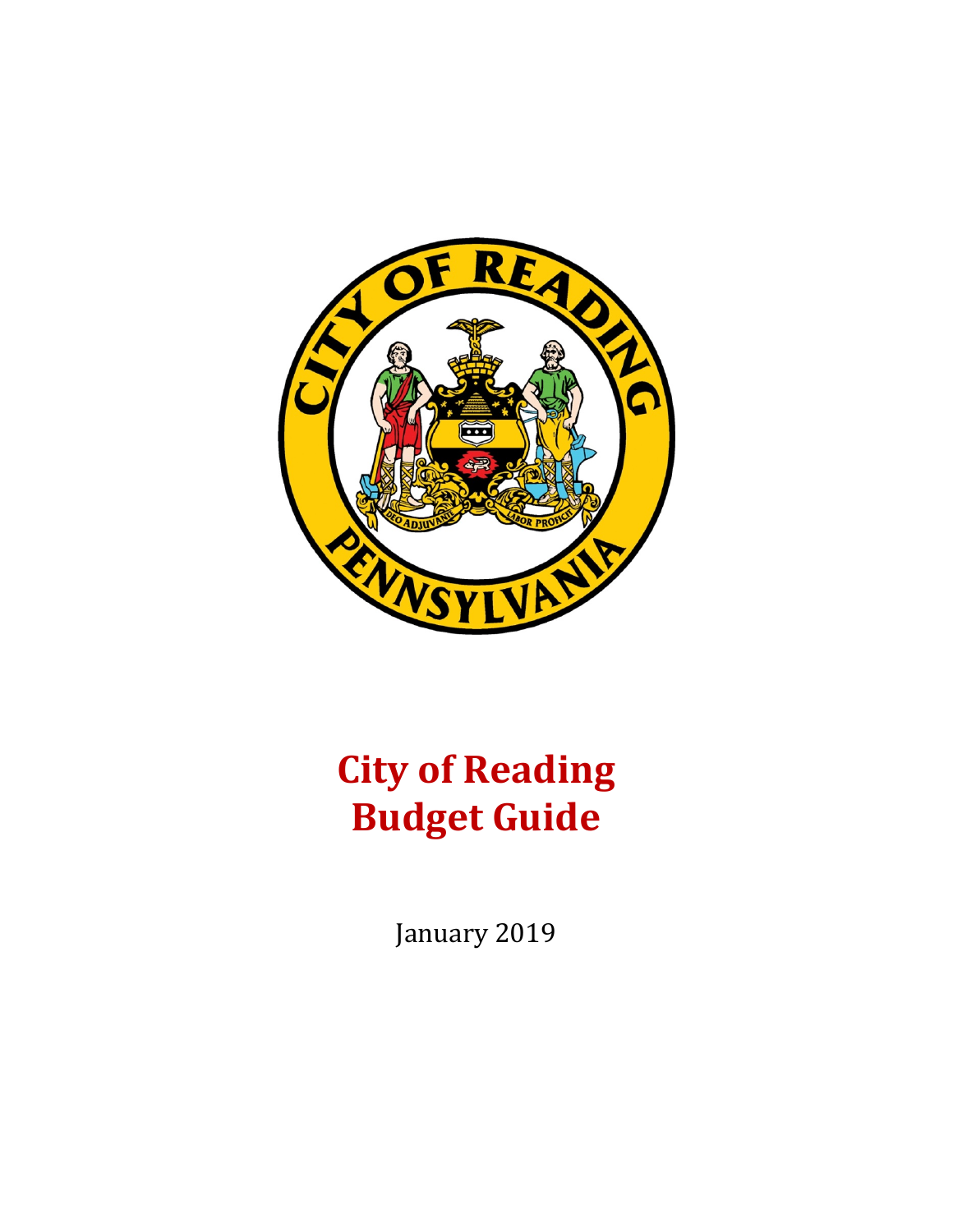# **City of Reading Budget Guide 2019**

### **Table of Contents**

| <b>Budget Process</b>          | Page 2  |
|--------------------------------|---------|
| <b>Budget Calendar</b>         | Page 3  |
| Act 47's Impact                | Page 4  |
| <b>Funds and Accounts</b>      | Page 5  |
| <b>Organizational Chart</b>    | Page 8  |
| <b>Revenue Overview</b>        | Page 9  |
| <b>Expenditure Overview</b>    | Page 14 |
| <b>Spending by Department</b>  | Page 18 |
| <b>Department Descriptions</b> | Page 20 |
| <b>Headcount Summary</b>       | Page 21 |
|                                |         |

Reading City government is critical to everyone who lives, works, owns property in, or visits this southeastern Pennsylvania city of 88,000 people. Reading is the largest municipality in Berks County by population, and it is the seat of the County government, so City government impacts thousands of people who live outside Reading in the surrounding communities.

City government is responsible for public safety functions like police patrol and fire suppression that make Reading a safer place to live, work or do business. City government is responsible for maintaining many of the roads, street lights and sewer systems that residents and visitors rely upon every day. City government has other functions, like code enforcement and zoning, intended to make Reading cleaner, more attractive and more prosperous. And it has responsibility for collecting and managing the money that funds these services in accordance with Pennsylvania law, City ordinances, and resident preferences.

Financially speaking, City government is a complex organization. In 2019, the City expects to spend more than \$150 million across multiple funds on the services listed above and on its obligations to its vendors, creditors and retired employees. To cover these expenditures, the City government collects revenues from taxes, fees, service charges, fines, and intergovernmental aid.

Like other Pennsylvania governments, Reading's challenge is to balance its annual expenditures against its available revenues, and to maintain that balance on a recurring basis. The primary tool that City government uses to meet that challenge – and the legal tool for funding the services that touch people's daily lives – is the annual budget.

This Guide will help you better understand the City of Reading budget – what it is, what it does and what it means. It will help you understand how the City's elected and appointed officials put the budget in place and how they use it throughout the year. And it will help you understand your role in the process – how the taxes and fees you pay support City government which in turn provides municipal services to you.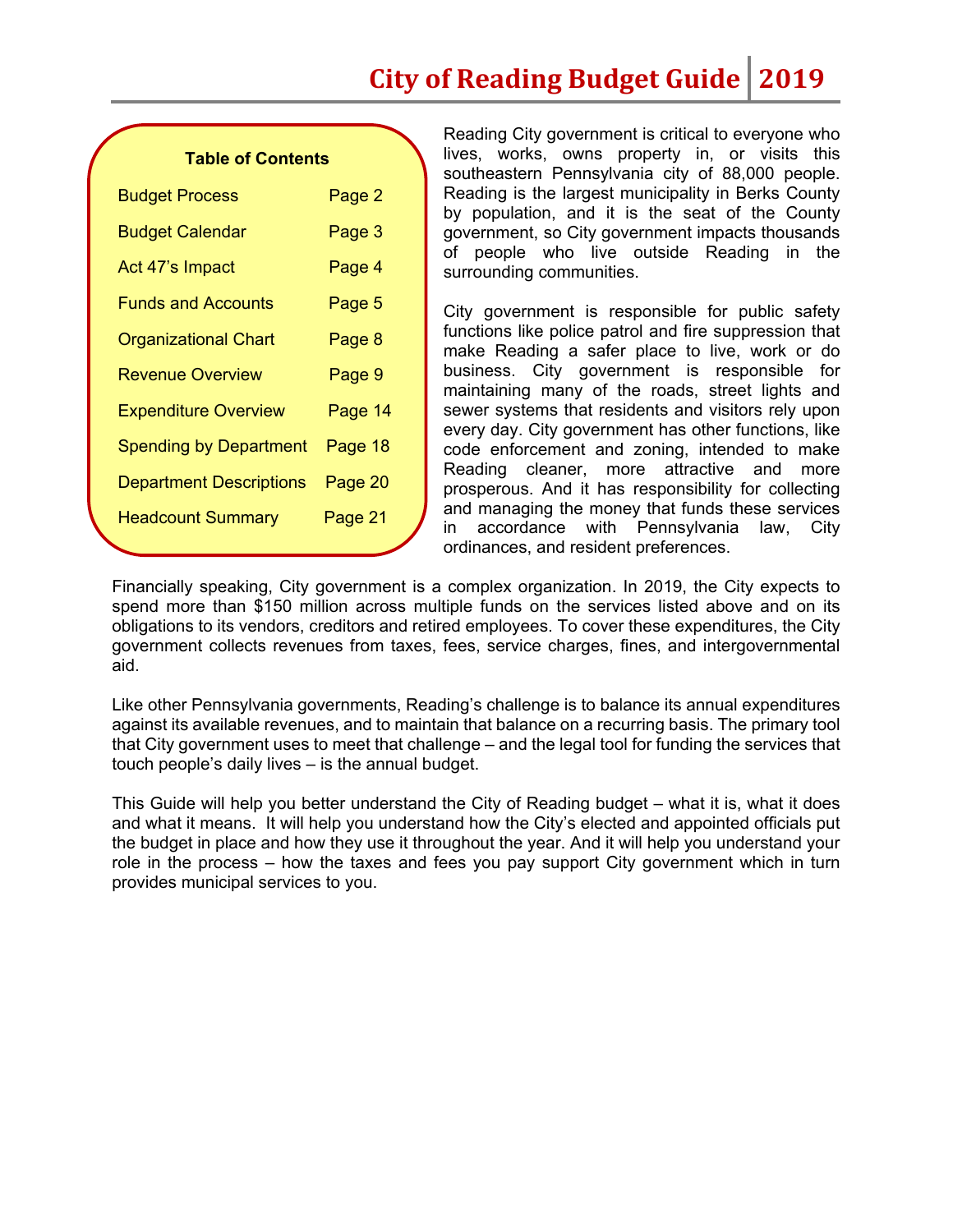# **Budget Process**

The City of Reading's government is organized according to a Home Rule Charter adopted in 1996. Reading uses a mayor-council form of government with nine elected officials.

The **Mayor** holds the executive, administrative, and law enforcement powers of City government and is responsible for its daily operations. Legislative powers are held by **City Council** with six members elected by geographic district and a Council President selected by city wide election. The **City Auditor,** who is also selected through city wide election, has oversight of City government finances independent of the Mayor and Council.

Subject to City Council approval, the Mayor appoints a **Managing Director** who is the chief administrative officer. The Managing Director supervises the following departments:

### **Administrative Services (Finance, HR, IT)**

**Community Development** 

**Police** 

### **Public Works**

### **Fire and Rescue Services**

Subject to Council approval, the Mayor also appoints the **City Solicitor** who is the head of the Law Department. The City's annual budget allocates money to these departments and other parts of City government, including the Reading Public Library, the Board of Ethics, the Charter Board, and the Human Relations Commission.

### *Budget process: Executive Branch responsibilities*

According to the City's Charter, the Mayor prepares and presents to City Council an annual budget that is "a complete financial plan of all City funds and activities for the ensuing fiscal year."1 The Mayor also submits to Council a Capital Improvement Program with the proposed projects for the next year and a budget message that explains the proposed budget. According to the City's charter, the Mayor must submit these items to City Council at least 90 days before the start of the next year.

While the charter assigns these duties to the Mayor, he or she is supported by others in the Executive branch. Department directors submit their proposed budgets to the Managing Director and Director of Administrative Services for review, adjustment and consolidation into one document. They are also responsible for projecting the amounts and types of revenue that will be available to fund government spending the next year. The budget calendar on the next page shows this process in more detail.

 <sup>1</sup> Article IV, Section 904. Reading's fiscal year follows the calendar year.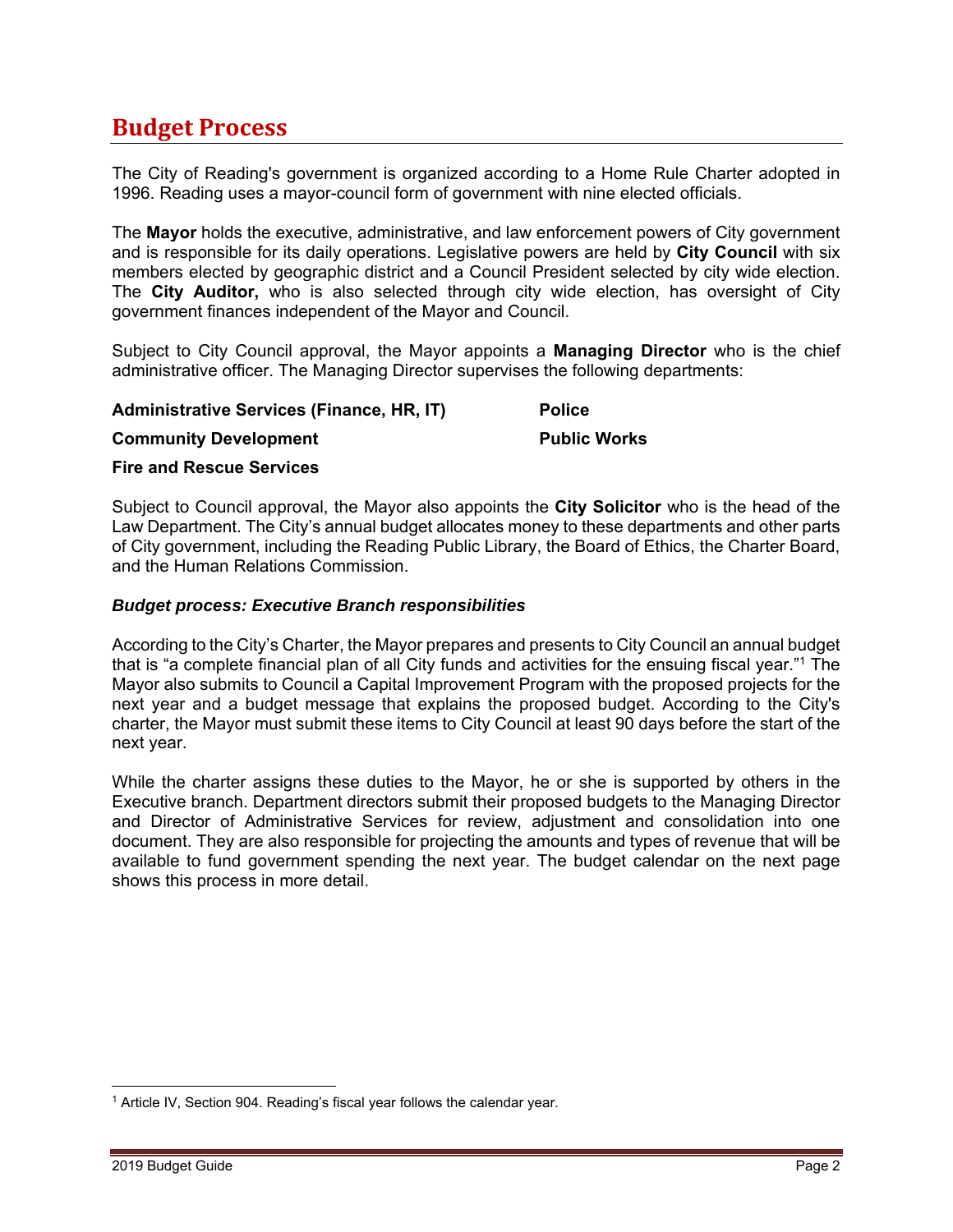# **Budget Calendar**

| <b>Date</b>                    | <b>Event</b>                                                                                                                                                    |
|--------------------------------|-----------------------------------------------------------------------------------------------------------------------------------------------------------------|
| June                           | Department directors submit strategic plan documents to the Managing<br>Director (MD)                                                                           |
| July - September               | ASD and staff prepare projections of tax and non-departmental revenues.<br>Department directors prepare projections for revenues related to their<br>operations |
| Mid-July                       | Department directors submit budget documents to the MD and Administrative<br>Services Director (ASD)                                                            |
| Mid-July through<br>Mid-August | MD and ASD review department budgets with department directors                                                                                                  |
| Mid-August                     | MD and Community Development Director present Community Development<br>Block Grant (CDBG) action plan to the City Council Finance Committee                     |
| September                      | Revenue estimation committee meets to discuss projections for major tax<br>revenues. Committee includes City Council members and City Auditor                   |
| September                      | MD and ASD amend department budgets and compile them into a<br>comprehensive expenditure budget reflecting Mayor's strategic priorities                         |
| October 1                      | Mayor submits budget, Capital Program and budget message to Council                                                                                             |

Once City Council receives information from the Administration, the City Council Clerk prepares a budget summary for publication in a newspaper of general circulation. City Council holds a public hearing on the operating budget 15-30 days after the publication of that summary and a separate public hearing on the Capital Program.

During October and early November, Council's Committee of the Whole holds public meetings with the Managing Director, Administrative Services Director, and any relevant department staff to review the proposed budget. The City Auditor participates in those meetings and prepares nonbinding recommendations for Council's consideration according to the Home Rule Charter.

Council generally concludes its budget review in November and votes to approve or reject the budget and the Capital Program in the final weeks of the calendar year. In addition to the budget itself, Council votes on ordinances setting the Capital Program, the major tax rates for the next year, and the number of positions by department.

If Council does not adopt a budget by December 15, then the Mayor's original proposed budget becomes the official budget for the next year. According to the City Charter, "in any year following a municipal election year the Council may, within forty-five (45) days after the start of the fiscal year, revise the budget and tax levies adopted by the previous Council."2

 2 Article IX, Section 906.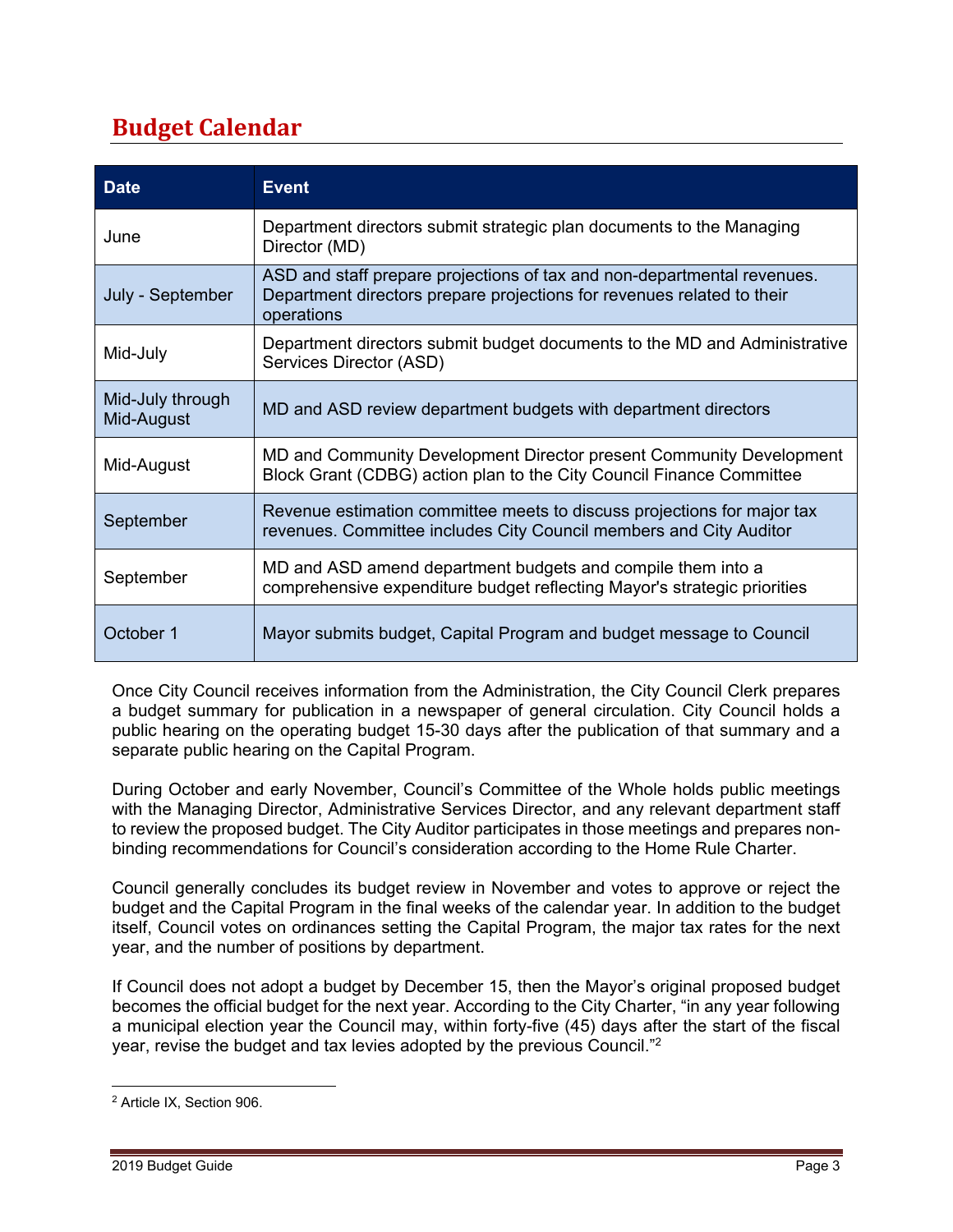# **Act 47's Impact on the Budget**

In November 2009, the Secretary of Pennsylvania's Department of Community and Economic Development (DCED) designated Reading as a distressed municipality according to the criteria in the Municipalities Financial Recovery Act (Act 47 of 1987). At the request of then Mayor Thomas McMahon, DCED reviewed the City's financial performance and found that its spending exceeded its revenues by a large enough margin and for a long enough period that the City should be placed under Commonwealth oversight.

The Secretary then appointed Public Financial Management (PFM) as the City's "Recovery Coordinator." PFM is responsible for developing multi-year financial and strategic "Recovery Plans" to help bring City government's finances back into balance and move it toward true long term financial recovery. City Council adopted the first Recovery Plan in 2009 and an Amended Recovery Plan in 2014.

The 2014 Amended Recovery Plan has a provision that allows the City of Reading to seek approval from the Berks County Court of Common Pleas to levy an earned income (or wage) tax on commuters who work in Reading but live elsewhere. Pennsylvania local governments generally can only tax the income of their own residents. Act 47 municipalities like Reading can use this commuter tax for a limited period of time subject to the limits in Pennsylvania law, the provisions in their Recovery Plan and County Court approval.

The City's 2019 budget has a 0.3 percent commuter tax for capital improvements, as provided in the 2014 Amended Recovery Plan. Most commuters will pay a total earned income tax of 1.3 percent in 2019, with 1.0 percent going to their home municipality and 0.3 to the City of Reading.

According to Act 47, the Amended Recovery Plan sets the maximum amounts that the City can spend each year on total compensation for both the employees in each labor union and those employees who are not represented by a union. These maximum allocations apply to the employees' salaries, any other forms of cash compensation, and the City's share of employee health insurance costs. Employee compensation is determined through collective bargaining between the City and its labor unions, and those negotiations are also subject to the Amended Recovery Plan's limits.

In October 2014, the Pennsylvania General Assembly amended Act 47 to add the following budget related deadlines for Act 47 communities.

| <b>Deadline</b>                 | <b>Required action</b>                                                                                                   |
|---------------------------------|--------------------------------------------------------------------------------------------------------------------------|
| 120 days before<br>year end     | The City begins developing a budget that complies with the Recovery Plan                                                 |
| 75 days before<br>year end      | The Mayor submits a budget to the Recovery Coordinator for review                                                        |
| 45 days before<br>year end      | Recovery Coordinator returns the budget to the City with any modifications<br>necessary to comply with the Recovery Plan |
| 30 days after<br>budget passage | The Recovery Coordinator notifies DCED whether the City has adopted a<br>budget that complies with the Recovery Plan     |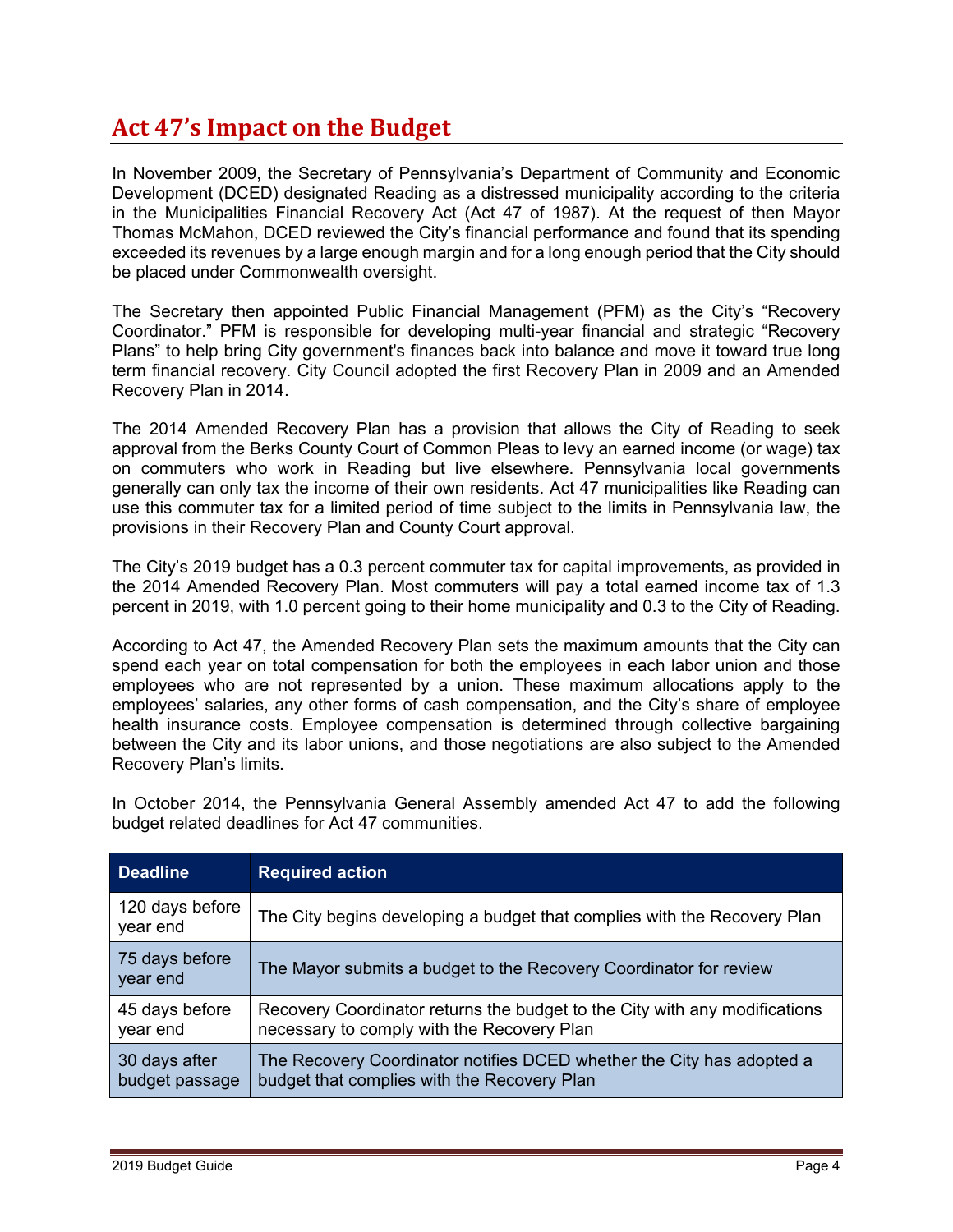# **Budget Building Blocks: Funds and Accounts**

The City's budget is separated into funds according to generally accepted accounting principles. Each fund should have at least the same amount of revenue as expenditures each year. The difference between revenues and expenditures in a fund is its "annual result." If revenues exceed expenditures, then the positive annual result is a surplus. If expenditures exceed revenues, then the negative annual result is a deficit.

The City Charter requires the Mayor to submit a balanced budget where "total proposed expenditures shall not exceed the total estimated income."3 City ordinances describe that goal in more detail as follows

The City's objective is to achieve and maintain a structurally balanced budget in all funds such that recurring revenues fund recurring expenditures. The City shall maintain a reserve containing a minimum of 20% of regular general fund operating expenditures based on the annual General Fund budget of City or a minimum of \$22,000,000 whichever is higher…

Each line in the budget starts with a numeric code that tells the reader which fund is used and which City department is responsible for the item. Here are examples of revenue account codes (property tax) and expenditure account codes (salaries).

| <b>Fund</b> | <b>Dept</b> | <b>Division</b> | <b>Object</b> | <b>Complete Code</b> | <b>Account Name</b>              | <b>Amount</b> |
|-------------|-------------|-----------------|---------------|----------------------|----------------------------------|---------------|
| 01          | 00          | 00              | 3010          | 01-00-00-3010        | <b>Property Tax Current Year</b> | \$21,700,200  |
| 20          | 00          | 00              | 3010          | 20-00-00-3010        | Property Tax Shade Tree Fund     | \$251,554     |
| 01          | 01          | 01              | 4000          | 01-01-01-4000        | Mayor's Office Salaries          | \$228,920     |
| 20          | 07          | 02              | 4000          | 20-07-02-4000        | <b>Shade Tree Fund Salaries</b>  | \$51,530      |

The City's 2019 operating budget has nine funds, and the largest is the **General Fund (01)**. The City uses the General Fund to track revenues and expenditures related to several of its daily operations – police patrol, fire suppression, code enforcement, etc. The General Fund also contains most of the revenues and expenditures that the City uses for its own administrative needs – payroll, purchasing, human resources, etc. The General Fund is discussed in more detail later in this Guide.

 3 Article IX, Section 904.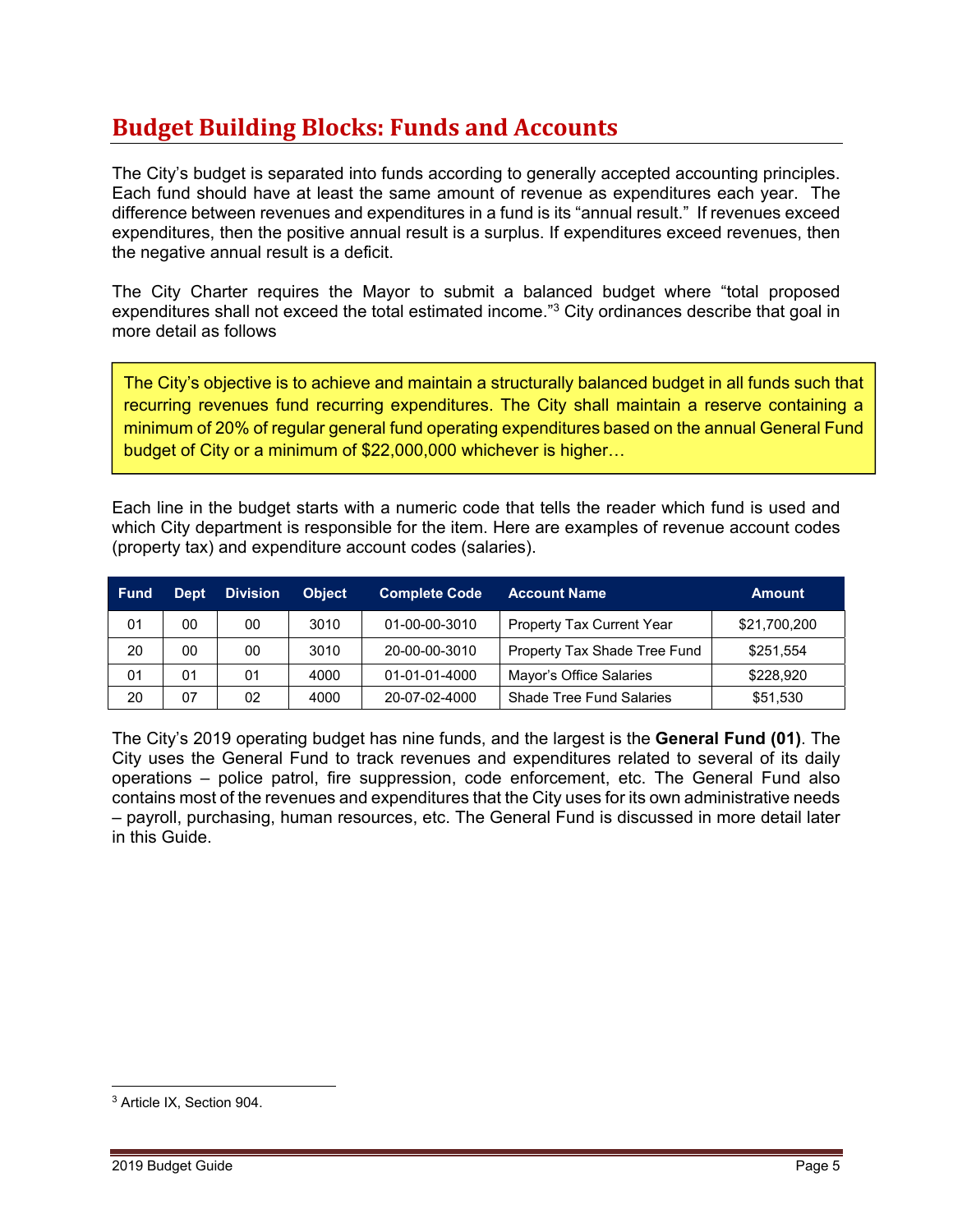### **Shade Tree Fund (20)**

The City levies a 0.2-mill real estate tax to maintain trees, bushes and shrubs on publicly owned properties. That revenue and its use are tracked in this special revenue fund.

### **Capital Improvement Fund (34)**

As required in the City's Amended Recovery Plan, a portion of the earned income tax on residents and commuters is set aside to fund capital projects in this fund. These projects involve the purchase, construction, replacement or rehabilitation of infrastructure (roads, bridges, buildings) or other assets that meet the City's definition for capital projects except for the large sewer treatment plant construction project, which is paid by the Sewer Fund.

| <b>Fund</b> | <b>Account Name</b>      |
|-------------|--------------------------|
| 01          | General Fund             |
| 20          | Shade Tree Fund          |
| 34          | Capital Improvement Fund |
| 35          | <b>Liquid Fuels Fund</b> |
| 50          | Water Fund               |
| 52          | Self-Insurance Fund      |
| 54          | Sewer Fund               |
| 55          | Sewer Retail Fund        |
| 56          | Solid Waste Fund         |

### **Liquid Fuels Fund (35)**

The Commonwealth of Pennsylvania collects revenue from the state sales tax on motor fuel and then distributes a portion of that revenue to eligible municipalities, like Reading. The City holds that revenue in this special revenue fund and then uses it for street paving, ice and snow removal and related activities.

### **Water Fund (50)**

Reading's primary water supply sits eight miles north of the City at Lake Ontelaunee. City government owns a system for collecting, purifying, pumping and distributing water to Reading residents, businesses and other property owners. The City government leases that system to the Reading Area Water Authority (RAWA) and uses this enterprise fund to track financial activity related to the system, including RAWA's annual lease payment.

### **Self-Insurance Fund (52)**

The City is self-insured for worker's compensation, general liability, and property damage. The City transfers money from other funds to this Self-Insurance Fund and then pays insurance claims out of it. Since most operations are supported by the General Fund, that fund makes the largest contribution to the Self-Insurance Fund. The City is also self-insured for active and retired employee health insurance, but those expenditures are tracked primarily in the General Fund or wherever the employee's salary is or was budgeted.

### **Sewer and Sewer Retail Funds (54 and 55)**

The City government owns and operates a wastewater treatment plant on Fritz Island which is designed to treat 28.5 million gallons of sewage per day originating from Reading and 11 other municipalities. Four pumping stations (three in the City, one near West Reading) support the treatment plant. City government uses these enterprise funds to track financial activity related to that system. The fund's primary source of revenue is sewer treatment fees paid by residents, businesses and other property owners. Starting in 2016, the City uses the Sewer Fund (54) to track activity related to the wastewater treatment plant, including the major reconstruction project, and the Sewer Retail Fund (55) to track activity related to City rate payers.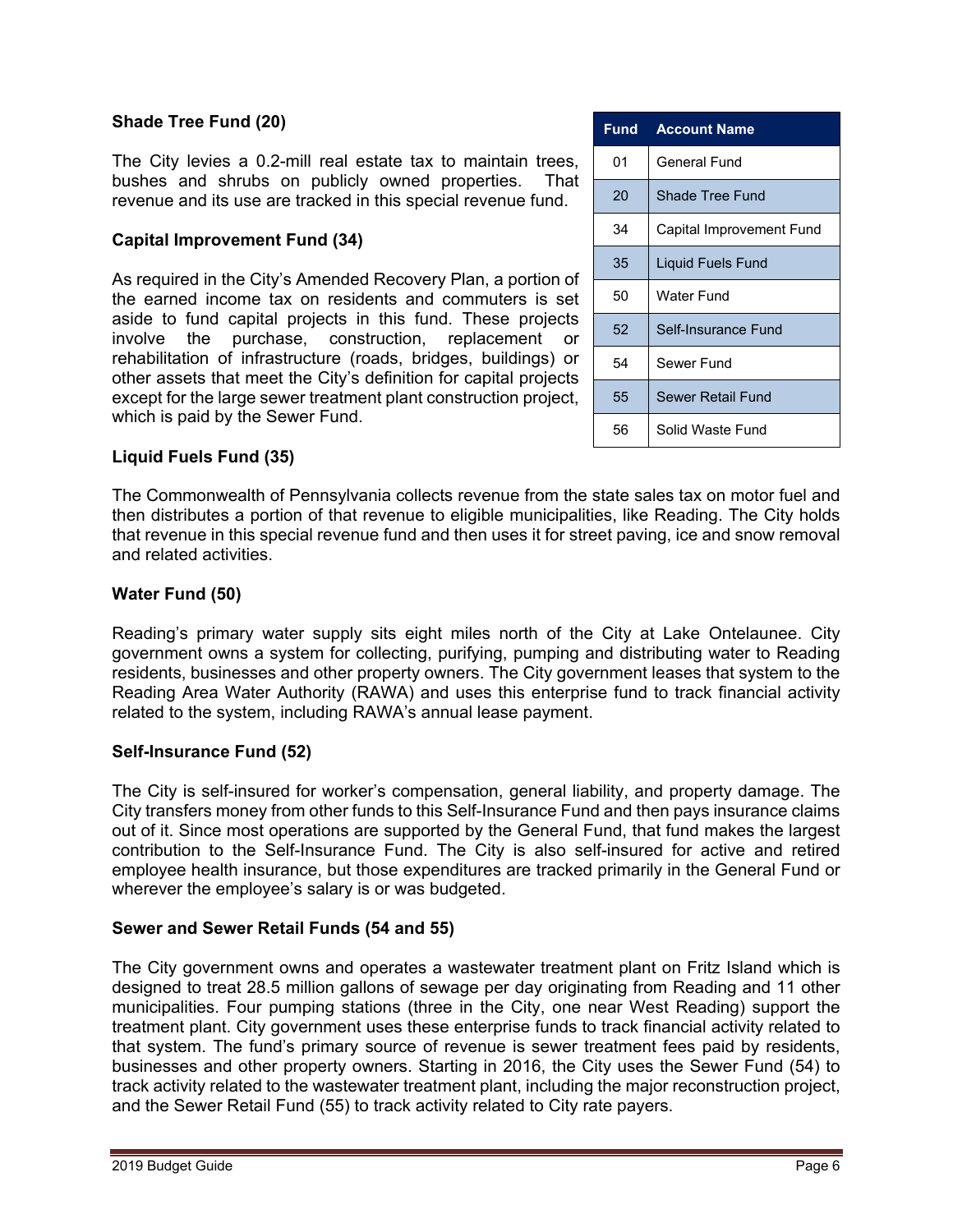### **Solid Waste Fund (56)**

The City provides residents with curbside collection of recyclable materials and regulates curbside garbage collection. The City uses this enterprise fund to track financial activities related to that work.

Along with showing the relevant fund, the budget account codes also show the department and division within City government that is responsible for the line item. This is especially useful on the expenditure side.

The chart to the right shows account codes for each department in the General Fund and the organizational chart on the next page shows the division codes within each department. Most of the City's non-departmental expenditures are either debt service payments or fees paid to an organization that collects taxes on the City's behalf.

### **Modified accrual accounting**

The numbers in the City's General Fund budget are recorded using the **modified accrual basis of accounting**.

This means the City records revenues when they are "available or measurable," regardless of when the actual cash is collected. So, if the City receives cash in January 2020 for a tax that was levied in November 2019, the City will record that money as revenue in 2019. The City generally records expenditures when they are incurred, regardless of when the actual cash payment is made.

Separate of the budget, the City also monitors its cash flow position to ensure there is enough cash available to pay obligations when they are due.

### **General Fund Department Codes**

| <b>Dept</b> | <b>Account Name</b>               |
|-------------|-----------------------------------|
| 01          | Office of the Mayor               |
| 02          | <b>City Council</b>               |
| 03          | <b>City Auditor</b>               |
| 04          | <b>Managing Director</b>          |
| 06          | <b>Administrative Services</b>    |
| 07          | <b>Public Works</b>               |
| 08          | Police                            |
| 09          | Fire                              |
| 10          | <b>Community Development</b>      |
| 12          | l aw                              |
| 13          | Library                           |
| 14          | Non-Departmental                  |
| 17          | Board of Ethics/Charter Board     |
| 18          | <b>Human Relations Commission</b> |

.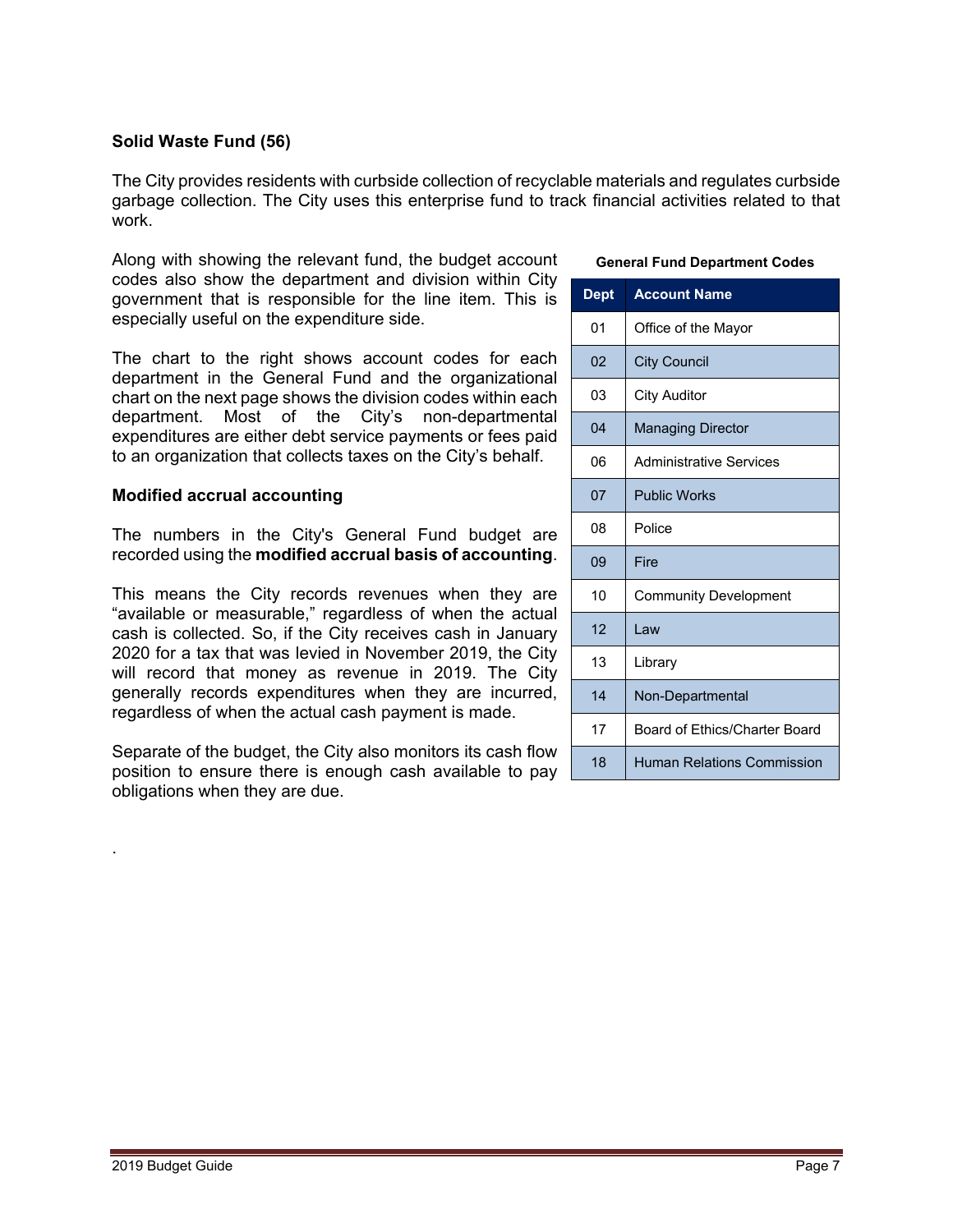This organizational chart shows the departments and divisions within City government's executive branch. The numbers in parentheses are the division codes used in the City's budget account codes.

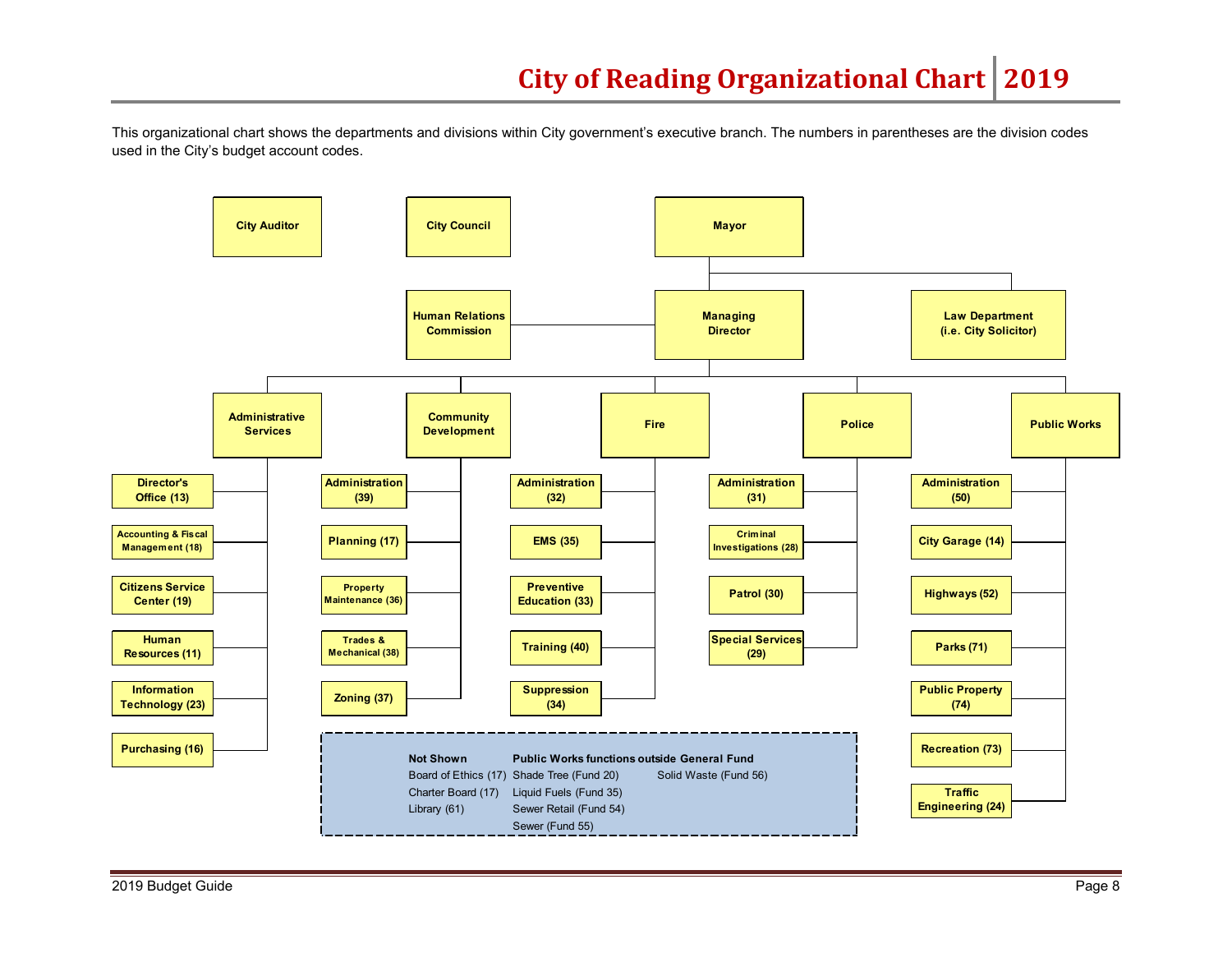# **Revenues: Where does City government get its money?**

Reading City government uses a mix of revenues to fund the services it provides, compensate its employees and pay its debt and other obligations. Locally generated taxes account for more than half of the revenue in the General Fund, which is the City's largest. Other funds, like the Sewer Fund or the Water Fund, rely more on user charges. This section describes the major sources of revenue in the City's General Fund so the reader understands where City government gets its money, why it uses those sources, and how much it expects to collect in 2019.



|                                   | 2017<br><b>Actual</b> | 2018<br><b>Budget</b> | 2019<br><b>Budget</b> | 2018 to 2019<br>Variance (\$) | 2018 to 2019<br>Variance (%) |
|-----------------------------------|-----------------------|-----------------------|-----------------------|-------------------------------|------------------------------|
| <b>Real Estate Taxes</b>          | 24,585,899            | 24,208,460            | 24,505,200            | 296,740                       | 1.2%                         |
| <b>Act 511 Taxes</b>              | 28,778,462            | 29,635,000            | 29,365,000            | (270,000)                     | $-0.9%$                      |
| <b>Licenses, Permits and Fees</b> | 5,208,525             | 5,024,300             | 5,190,800             | 166,500                       | $3.3\%$                      |
| Intergovernmental                 | 7,660,069             | 7,466,870             | 7,911,630             | 444,760                       | 6.0%                         |
| <b>Charges for Service</b>        | 5,103,561             | 5,069,230             | 5,240,350             | 171,120                       | $3.4\%$                      |
| <b>Interest and Rent</b>          | 1,563,049             | 2,504,000             | 1,477,000             | (1,027,000)                   | -41.0%                       |
| <b>Other Revenues</b>             | 5,474,064             | 5,059,160             | 5,451,880             | 392,720                       | 7.8%                         |
| <b>Transfers</b>                  | 12,275,000            | 12,460,500            | 12,774,710            | 314,210                       | 2.5%                         |
| <b>Use of Unassigned Reserves</b> | 0                     | 1,250,000             | 2,300,000             | 1,050,000                     | 84.0%                        |
| <b>General Fund Total</b>         | 90,648,629            | 92,677,520            | 94,216,570            | 1,538,550                     | 1.7%                         |

### **General Fund Revenues by Category**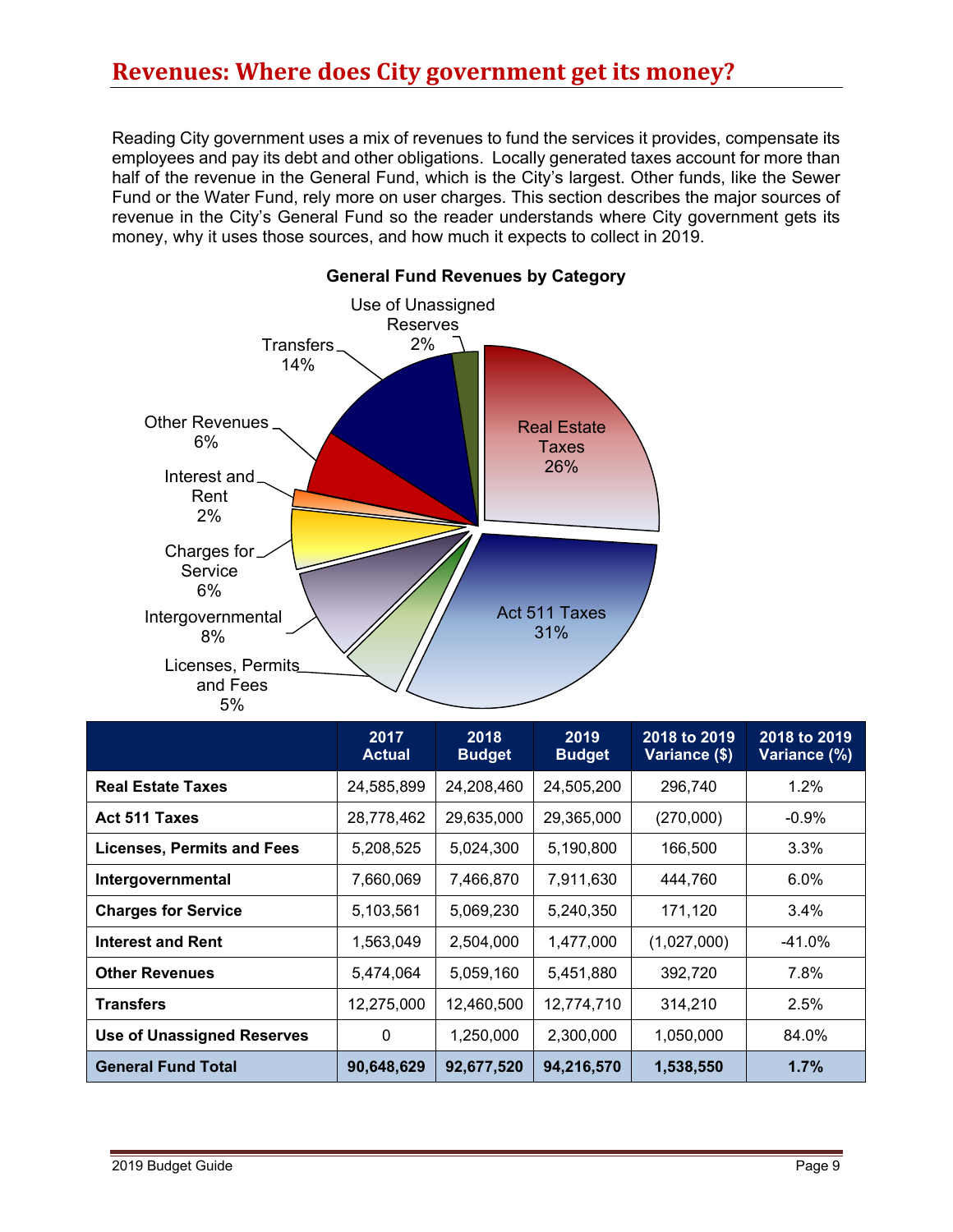### **Real Estate Taxes \$24.5 million (26% of budget)**

The real estate tax is City government's largest source of revenue. It represents about a quarter of all General Fund revenue. Berks County determines the value of the land and buildings for each parcel of property in the City (i.e. "assessment") and then the City sets the tax rate charged to the property owner ("millage"). The assessed value of a property may differ from its market value, which is what the property would be worth if the owner sold it.

The City charges a millage rate of 17.689 per \$1,000 of assessed value including 0.2 mills for the Shade Tree Fund and 0.2 mills for the Reading Public Library. City tax payers also pay real estate taxes to Berks County and the Reading School District. The table to the right gives an example of how those millage rates translate into an annual tax bill.

For 2019, the City budgets \$24.5 million in real estate tax revenue in the General Fund, including \$2.3 million from prior years. Berks County collects current and prior year real estate tax revenues for the City.

### **Sample Real Estate Tax calculation**

*This is a sample real estate tax bill calculation for a house assessed at \$70,000* 

|                             | <b>Mills</b> | <b>Taxes Due</b> |
|-----------------------------|--------------|------------------|
| <b>Berks County tax</b>     | 7.675        | \$536            |
| Reading School District tax | 17.930       | \$1,255          |
| Total City tax rate         | 17.689       | \$1,238          |
| <b>Total tax rate/bill</b>  | 43.276       | \$3,029          |

### **Act 511 Taxes \$29.4 million (31% of budget)**

Like most Pennsylvania cities, Reading uses the Commonwealth's Local Tax Enabling Act (Act 511 of 1965) to levy taxes on City residents and commuters who work in Reading but live elsewhere.

The largest of these taxes is the **earned income tax (EIT)**. In 2019, City residents will pay a 3.6 percent EIT with 1.5 percent going to the Reading School District, 1.8 percent to the City for operations and 0.3 percent to the City's capital improvement fund for projects like large vehicle purchases and facility improvements. Commuters who work in Reading but live outside the City will usually pay a 1.3 percent EIT with 1.0 percent going to their home municipality (usually split between local government and school district) and 0.3 percent to the City's capital improvement fund.

The City's ability to tax commuters is tied to its status as a distressed municipality under Act 47 oversight.4 To exit Act 47 oversight successfully, the City needs to demonstrate it can balance its operating budget without the revenue from the commuter tax. Therefore the City started shifting a portion of the commuter tax from operations to the capital fund in 2016.

Since Reading is a Home Rule community, City government has control over the resident EIT tax rate. It can change the tax rate without seeking court approval or relying on the additional taxing powers in Act 47.

 4 Please see page 4 for more discussion on this point.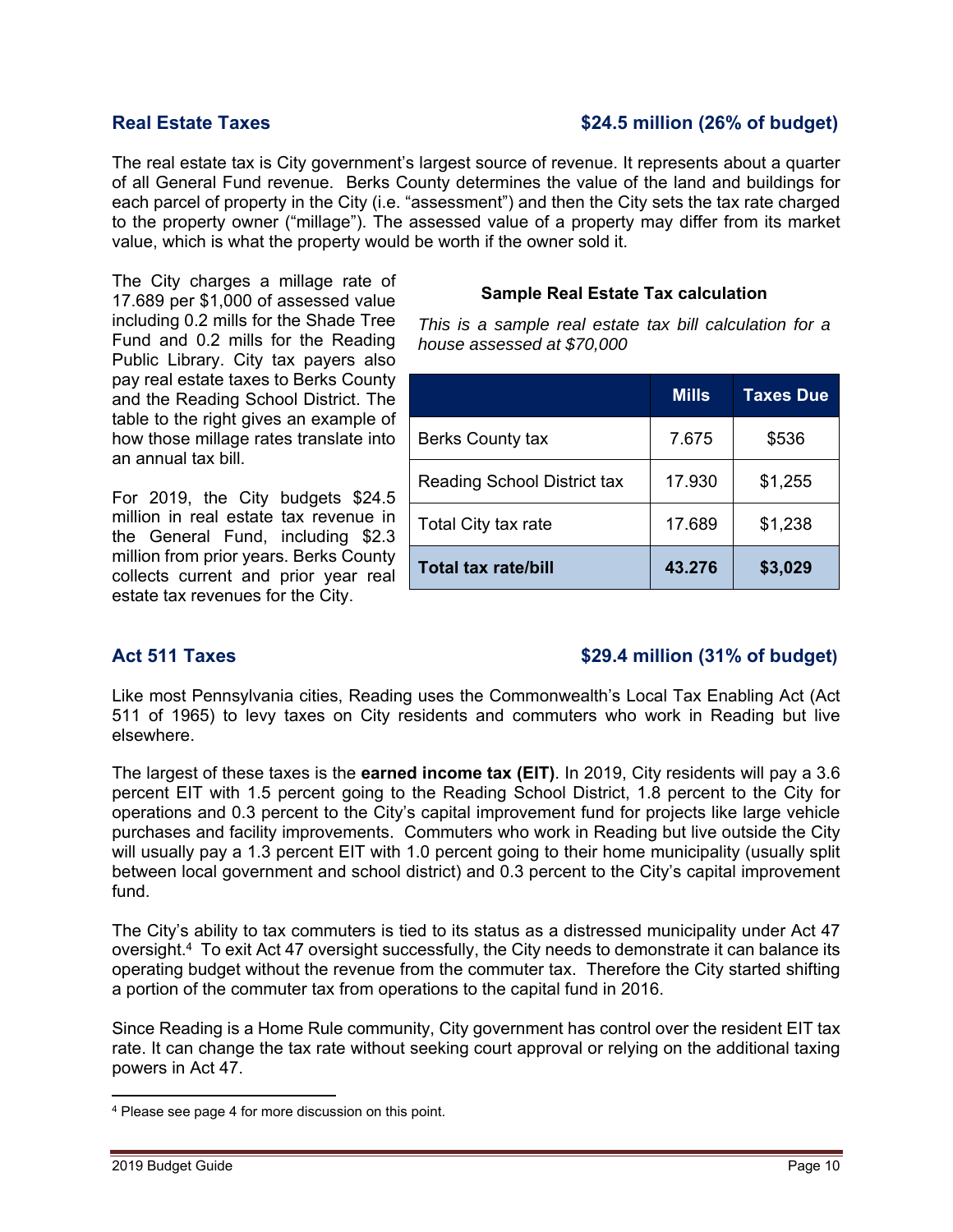For 2019, the City budgets \$22.0 million in General Fund EIT revenue.

| <b>Resident EIT Rate</b> |                                          |                                |                   |              |  |  |
|--------------------------|------------------------------------------|--------------------------------|-------------------|--------------|--|--|
|                          | <b>City Tax for</b><br><b>Operations</b> | <b>City Tax</b><br>for Capital | <b>RSD</b><br>Tax | Total<br>Tax |  |  |
| 2014                     | 2.1%                                     | $0.0\%$                        | 1.5%              | 3.6%         |  |  |
| 2015                     | 2.1%                                     | $0.0\%$                        | 1.5%              | 3.6%         |  |  |
| 2016                     | 2.0%                                     | 0.1%                           | 1.5%              | 3.6%         |  |  |
| 2017                     | 1.9%                                     | 0.2%                           | 1.5%              | 3.6%         |  |  |
| 2018                     | 1.9%                                     | 0.2%                           | 1.5%              | 3.6%         |  |  |
| 2019                     | 1.8%                                     | 0.3%                           | 1.5%              | 3.6%         |  |  |

| <b>Commuter EIT Rate</b> |                                          |                                |                                    |                     |  |
|--------------------------|------------------------------------------|--------------------------------|------------------------------------|---------------------|--|
|                          | <b>City Tax for</b><br><b>Operations</b> | <b>City Tax</b><br>for Capital | Home<br><b>Jurisdiction</b><br>Tax | <b>Total</b><br>Tax |  |
| 2014                     | 0.3%                                     | $0.0\%$                        | 1.0%                               | 1.3%                |  |
| 2015                     | 0.3%                                     | $0.0\%$                        | 1.0%                               | 1.3%                |  |
| 2016                     | 0.2%                                     | 0.1%                           | 1.0%                               | 1.3%                |  |
| 2017                     | 0.1%                                     | 0.2%                           | 1.0%                               | 1.3%                |  |
| 2018                     | 0.1%                                     | 0.2%                           | 1.0%                               | 1.3%                |  |
| 2019                     | 0.0%                                     | 0.3%                           | 1.0%                               | 1.3%                |  |

Other taxes that the City levies under Pennsylvania Act 511 include:

- The City levies a 3.5 percent **real estate transfer tax** on the value of real estate transferred by deed, long-term lease, or other arrangements. The Commonwealth adds 1.0 percent and the Reading School District adds another 0.5 percent for a 5.0 percent total real estate transfer tax. The City budgets \$3.8 million for this revenue in 2019, not including the additional amounts paid to the Commonwealth or School District.
- The City levies a **business privilege tax** on the gross receipts of all entities engaged in commercial activities for gain or profit in Reading. The tax is 0.5 mills on wholesale businesses, 0.75 mills on retail businesses and 1.5 mills on other businesses. The City budgets \$2.1 million for this revenue in 2019.
- The City levies a **local services tax** on anyone working in Reading who earns more than \$12,000 per year.<sup>5</sup> Employers are required to collect the LST from all employees who work in Reading, regardless of where they live. The City budgets \$1.2 million for this revenue in 2019.
- The City levies a \$20 **per capita tax** on each City resident who is at least 18 years old. The Reading School District adds another \$10 for a total annual per capita tax of \$30. The City budgets \$305,000 for this revenue in 2019.

### **Pennsylvania laws shape Reading's tax policy**

Pennsylvania law limits the types of taxes Pennsylvania cities can use and, in some cases, the maximum rate they can charge. For example, Reading is using the maximum tax rate allowed by state law for its local services and business privilege taxes. Pennsylvania law governs the City's use of a commuter earned income tax and generally does not allow cities like Reading to use a sales tax. As a Home Rule municipality, Reading has more control over its resident earned income tax rate, real estate transfer tax, and per capita tax.

 $\mathsf{l}$ 

 <sup>5</sup> The total tax is \$52 a year with \$47 going to the City and \$5 to the Reading School District.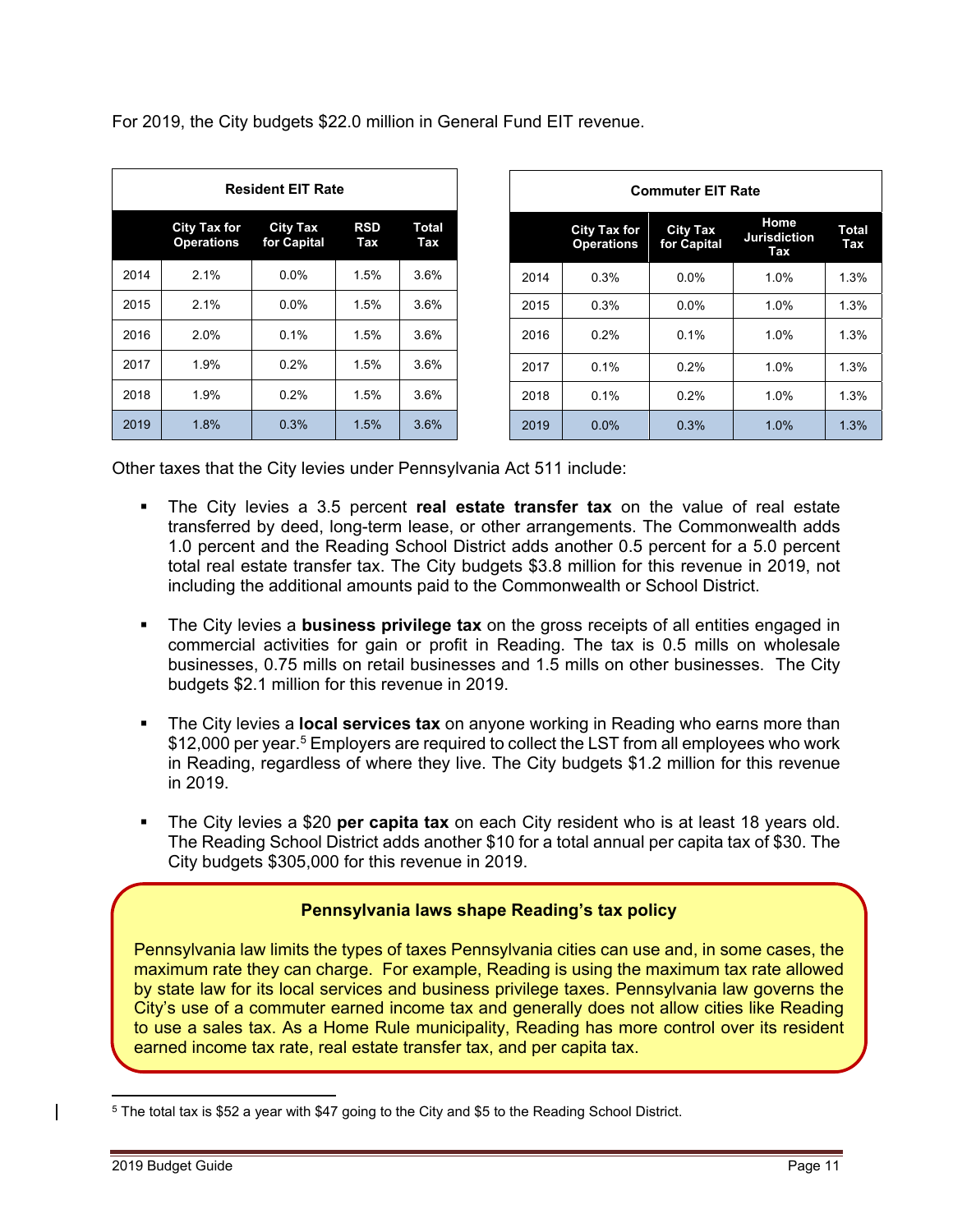### **Licenses, Permits and Fees \$5.2 million (6% of budget)**

City ordinances require businesses and individuals to take certain actions to ensure the health, safety and quality of life for their customers, residents and visitors. This includes securing the appropriate license or permit related to the activity and paying the associated fee. The City also levies fines for violations of the City's traffic code and quality-of-life ordinances. This category contains the revenues from those fees and fines.

The largest item is **cable franchise fees** which account for \$0.9 million. The second largest item in this category is the **rental housing permit fees** that landlords pay annually and account for \$0.9 million in the 2019 budget. The City budgets another \$720,000 for traffic fines and noncriminal violations of City code.

### **Intergovernmental Revenue \$7.9 million (8% of budget)**

The City receives grants and other financial aid from the federal, state, and county governments. Usually this intergovernmental aid can only be used for a specific purpose. The largest item in this category is the \$3.7 million in **State pension aid** that the City receives from the Commonwealth to help pay its Minimum Municipal Obligations to the employee pension plans. The Commonwealth distributes this aid to local governments based on their eligible employee head count, the total amount of State revenue available, and other factors.

### Service Charges **19.1 and 20.3 and 3.5.2 million (6% of budget)**

Similar to the license and permit fees, the City has other fees that charge the cost of providing a service to the individual or organization that directly benefits from it. The largest item in this category is the \$3.0 million in **emergency medical service (EMS) transport fees** for people who use the City's ambulance system. The Service Charges category also includes fees charged to property owners for **rental property inspections** (\$600,000), the **Borough of Kenhorst payment for City police coverage** (\$467,000), and an **admissions tax** of 5.0 percent on tickets for events at the Santander Arena, Santander Performing Arts Center, and FirstEnergy Stadium (\$500,000).

The largest item in this category comes from the Reading Parking Authority's (RPA) that manages and operates all public on-street (parking meters) and off-street (surface lots and garages) parking in Reading. The RPA's budgeted payment to the City in 2019 is \$850,000.

### **Other Revenues COLLEGENS COLLEGENS COLLEGENS COLLEGENS \$5.5 million (6% of budget)**

This is a catch-all category for revenues not grouped elsewhere. The largest item is the **contributions that employees make toward the premium costs of their health insurance coverage**, budgeted at \$2.1 million. Employees make these premium contributions each month, separate from any copayments, coinsurance or deductibles that they pay when they receive medical care. City government records the employee contributions as revenue and then records the health insurance claim costs as expenditures.<sup>6</sup> This category also has \$1.2 million to reimburse the General Fund for costs associated with the sewer system.

### **Interest and Rent <b>Interest and Rent 1.5 million (2% of budget)**

 <sup>6</sup> Please see page 16 for more discussion of the City's fringe benefit costs.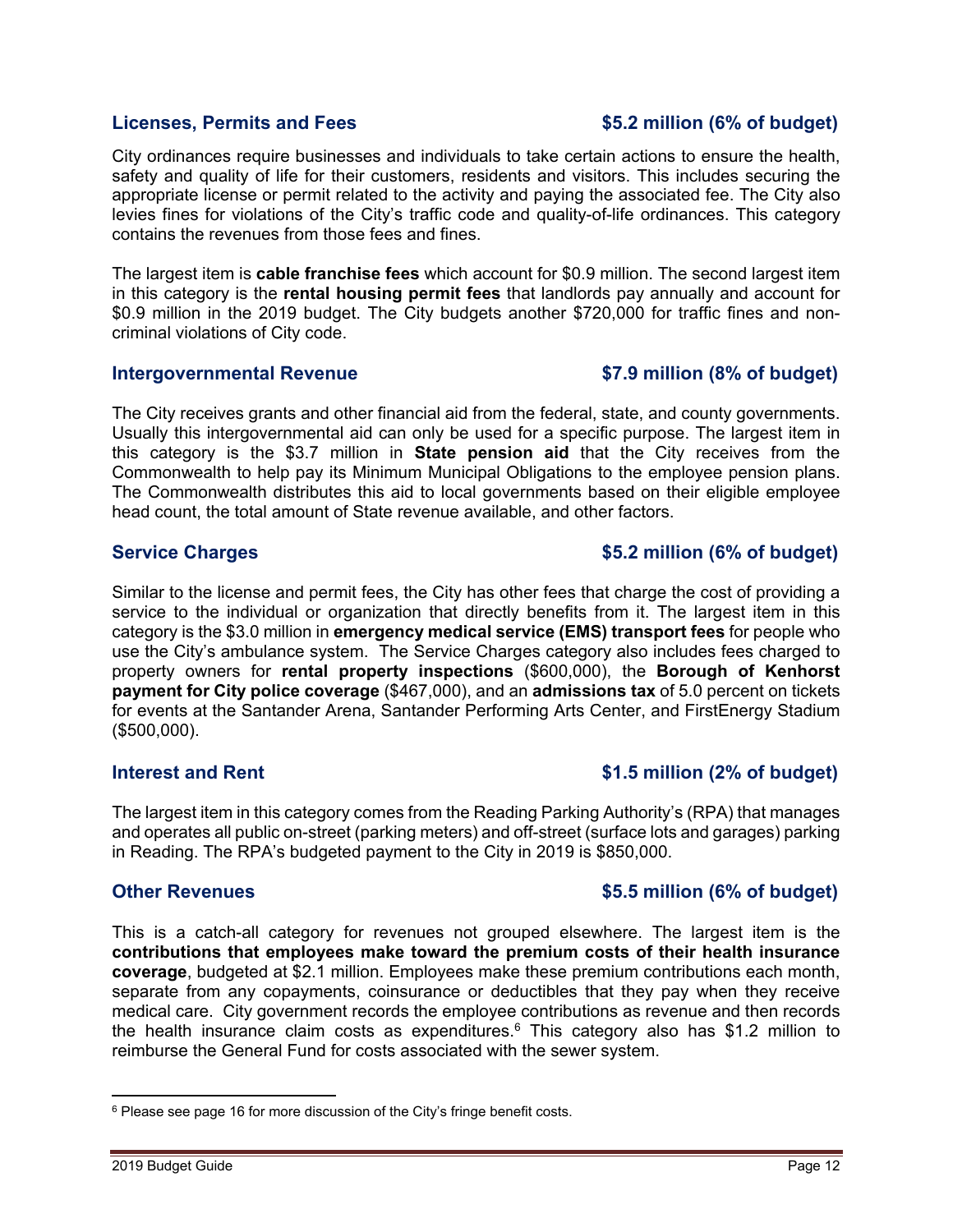### **Transfers into the General Fund \$12.8 million (14% of budget)**

The City transfers money to the General Fund from other funds to support its daily operations. The largest item is the \$9.8 million transfer from the Water Fund, which is a portion of RAWA's lease payment to the City. The City also transfers \$3.0 million from the Sewer Fund under the terms of a 2005 federal consent decree related to the wastewater treatment plant.

### **Other Funds**

The 2019 budget has eight funds in addition to the General Fund. Please see page 6 for a brief explanation of each fund and their major revenue sources. Please also note that the table below includes **money carried over from prior years** since that is the City's budgeting convention, even though that money is not revenue from a traditional accounting perspective.

|                                   | 2017<br><b>Actuals</b> | 2018<br><b>Budget</b> | 2019<br><b>Budget</b> | 2018 to 2019<br>Variance (\$) | 2018 to 2019<br>Variance (%) |
|-----------------------------------|------------------------|-----------------------|-----------------------|-------------------------------|------------------------------|
| <b>Real Estate Taxes</b>          | 24,585,899             | 24,208,460            | 24,505,200            | 296,740                       | 1.2%                         |
| Act 511 Taxes                     | 28,778,462             | 29,635,000            | 29,365,000            | (270,000)                     | $-0.9%$                      |
| <b>Licenses, Permits and Fees</b> | 5,208,525              | 5,024,300             | 5,190,800             | 166,500                       | 3.3%                         |
| Intergovernmental                 | 7,660,069              | 7,466,870             | 7,911,630             | 444,760                       | 6.0%                         |
| <b>Charges for Service</b>        | 5,103,561              | 5,069,230             | 5,240,350             | 171,120                       | 3.4%                         |
| <b>Interest and Rent</b>          | 1,563,049              | 2,504,000             | 1,477,000             | (1,027,000)                   | -41.0%                       |
| <b>Other Revenues</b>             | 5,474,064              | 5,059,160             | 5,451,880             | 392,720                       | 7.8%                         |
| <b>Transfers</b>                  | 12,275,000             | 12,460,500            | 12,774,710            | 314,210                       | 2.5%                         |
| <b>Use of Unassigned Reserves</b> | $\mathbf 0$            | 1,250,000             | 2,300,000             | 1,050,000                     | 84.0%                        |
| <b>General Fund Total</b>         | 90,648,629             | 92,677,520            | 94,216,570            | 1,538,550                     | 1.7%                         |
| Shade Tree Fund                   | N/A                    | 276,560               | 430,784               | 154,224                       | 55.8%                        |
| <b>Water Fund</b>                 | N/A                    | 12,053,630            | 12,312,440            | 258,810                       | 2.1%                         |
| Sewer Fund <sup>8</sup>           | N/A                    | 26,841,970            | 43,612,770            | 16,770,800                    | 62.5%                        |
| <b>Sewer Retail Fund</b>          | N/A                    | 25,053,770            | 24,745,000            | (308, 770)                    | $-1.2%$                      |
| Recycling/Trash Fund              | N/A                    | 6,183,820             | 6,759,520             | 575,700                       | 9.3%                         |
| <b>Total Revenues</b>             | N/A                    | 163,087,270           | 182,076,584           | 18,989,314                    | 11.6%                        |

### **Revenues by Fund7**

 $7$  Revenues for Liquid Fuels, Self-Insurance, and Capital Funds are excluded from the total.

<sup>8</sup> This total excludes proceeds from the PENNVEST loan (\$51.3 million in 2018), which the City records as revenue in this fund.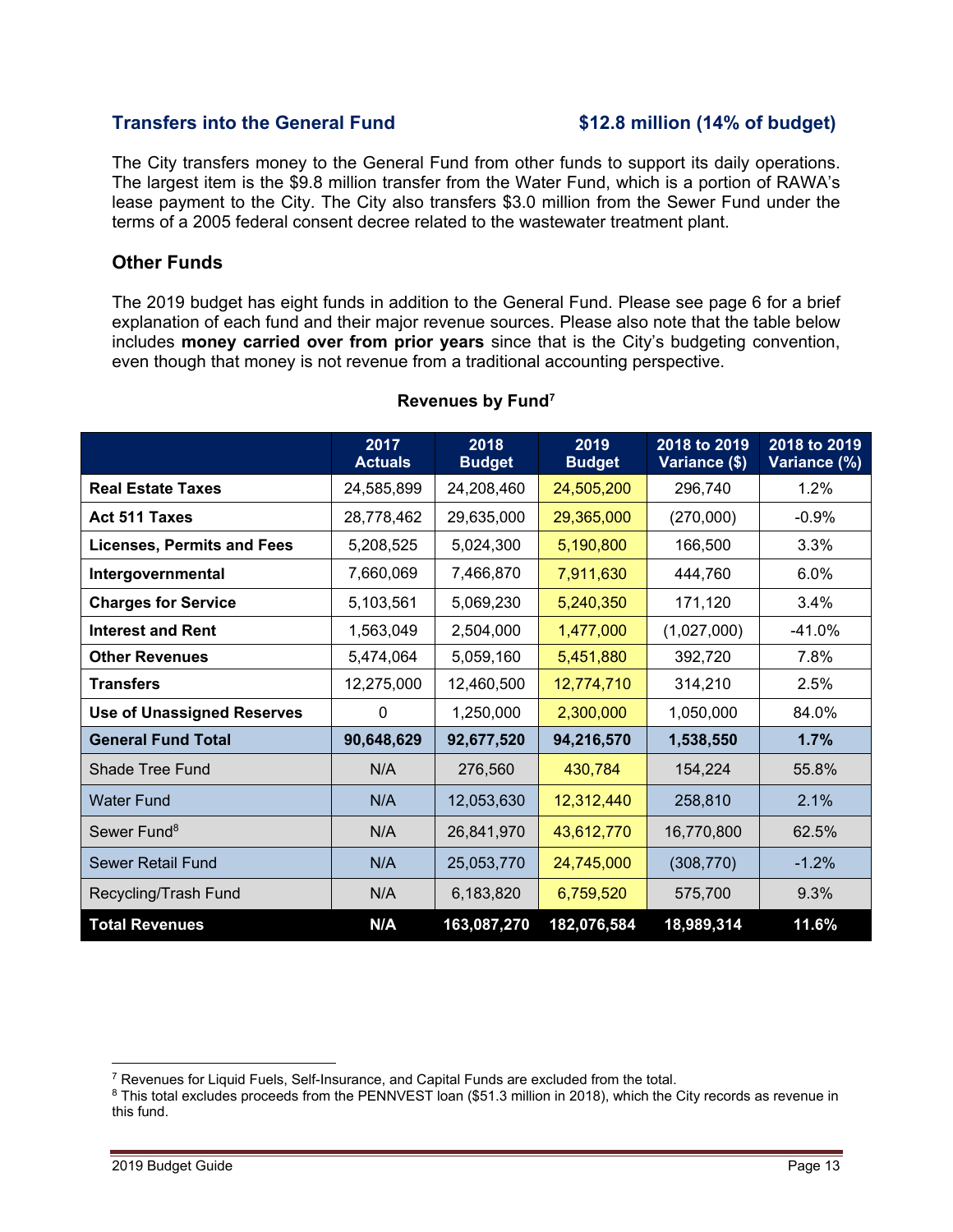# **Expenditures: How does City government spend its money?**

Reading's City government is responsible for public safety, public works, and community development functions that touch the lives of Reading residents, business owners, commuters, and visitors every day. City government is responsible for collecting and managing the money that fund these services in accordance with Pennsylvania law, City ordinances, and resident preferences. And City government has internally focused functions, like human resources and purchasing, that are integral to most large organizations.

By its nature, City government is labor intensive, especially for the operations supported by the General Fund. Therefore, Reading, like many other cities, makes most of its General Fund expenditures on the employees who deliver municipal services. Personnel expenditures cover employee salaries and wages and other forms of cash compensation, like overtime. They also cover employee benefits, like employer-provided health insurance or the City government's annual contribution to the three employee pension plans.

This section describes the major expenditure categories in the City's General Fund so the reader can understand how the City spends the money it collects and how much it expects to spend in 2019. This section first describes the City's expenditures by category, cutting across departmental boundaries. The next takes a closer look at the department by department allocation.



### **General Fund Expenditures by Category**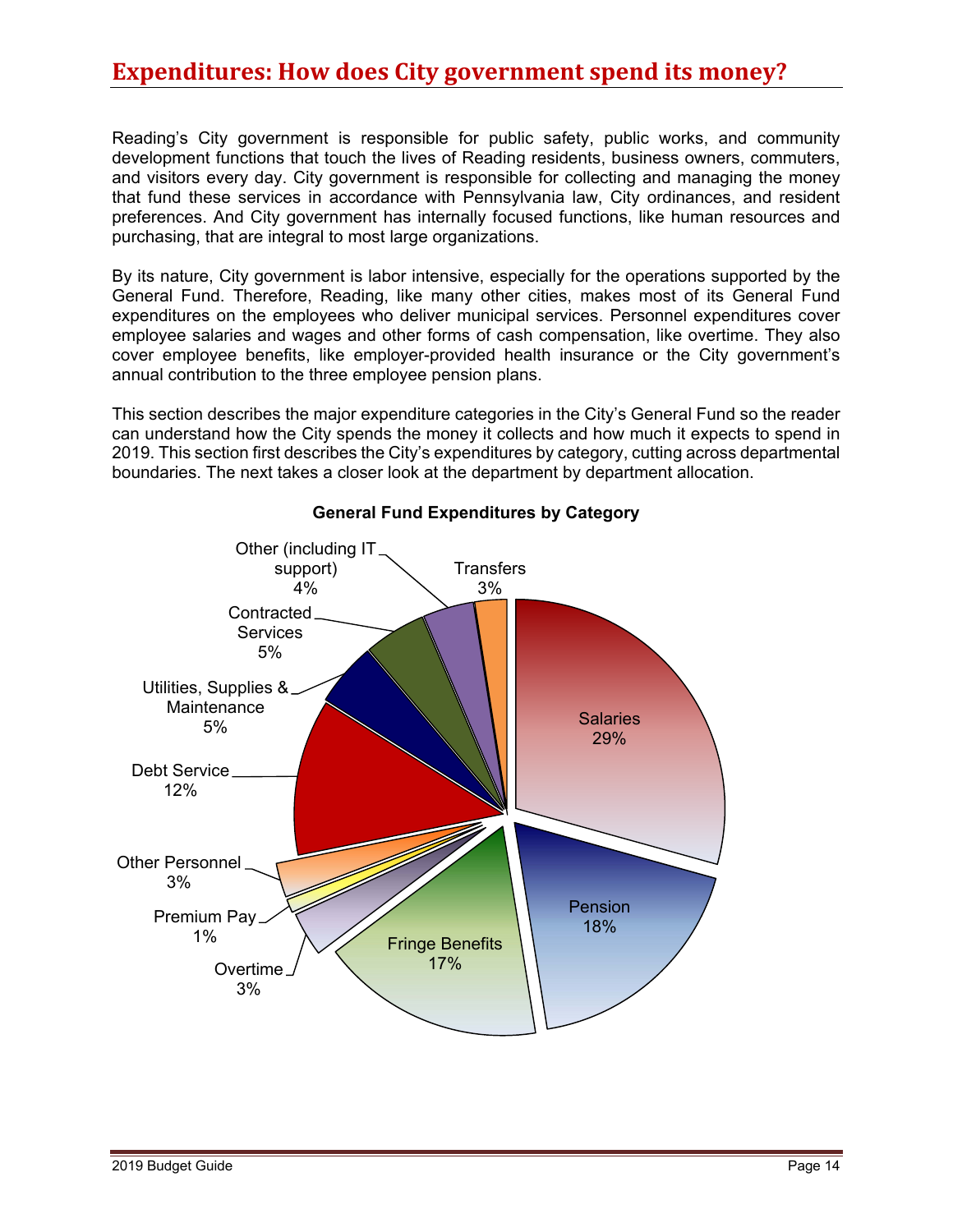| $\mathcal{L}^{\text{max}}_{\text{max}}$ and $\mathcal{L}^{\text{max}}_{\text{max}}$ and $\mathcal{L}^{\text{max}}_{\text{max}}$ and $\mathcal{L}^{\text{max}}_{\text{max}}$ |  |  |
|-----------------------------------------------------------------------------------------------------------------------------------------------------------------------------|--|--|
|                                                                                                                                                                             |  |  |

| <b>Fringe Benefits</b>                                                                                                                                                               | \$16.3 million (17% of budget) |
|--------------------------------------------------------------------------------------------------------------------------------------------------------------------------------------|--------------------------------|
| City government provides medical, prescription drug, dental, vision, and life insurance<br>coverage to its current employees. The City and its employees share the premium costs for |                                |
| medical and prescription drug coverage, with the City paying the majority of those costs.                                                                                            |                                |
| Employees usually pay the full premium costs for dental and vision coverage and then may pay                                                                                         |                                |

### other employees. By Pennsylvania law the City is required to make annual contributions to those plans, which are calculated by the City and reviewed by an external actuary. The City's contribution is based on the actuary's biennial review of the pension plans' assets, liabilities and other factors that determine plan funding levels. The \$17.1 million pension contribution budgeted in the General Fund for 2019 is the City's full contribution to the police and fire plans and most of the contribution for the non-uniformed employees. Other funds, like the sewer fund, cover the rest of the non-uniformed employee plan contribution.

budgeted cost of \$67.7 million in 2019. **Salaries** for full-time employees account for about 29 percent of total General Fund expenditures. Other forms of cash compensation include payments for working **overtime** (\$3.2 million) and **premium payments** for longevity or working holidays (\$1.0 million).

The City has three employee pension plans – one for police, one for firefighters and one for all

The first six categories in the table above are related to employee compensation at a total

# **Cash Compensation for Full-Time Employees \$31.8 million (34% of budget)**

### **City Pension Contribution \$17.1 million (18% of budget)**

|                                   | 2017<br><b>Actual</b> | 2018<br><b>Budget</b> | 2019<br><b>Budget</b> | 2018 to<br>2019<br><b>Variance</b><br>$($ \$) | 2018 to<br>2019<br><b>Variance</b><br>$(\%)$ |
|-----------------------------------|-----------------------|-----------------------|-----------------------|-----------------------------------------------|----------------------------------------------|
| Salaries                          | 26,575,765            | 27,336,160            | 27,611,960            | 275,800                                       | 1.0%                                         |
| Pension                           | 14,879,246            | 17,064,150            | 17,125,400            | 61,250                                        | 0.4%                                         |
| <b>Fringe Benefits</b>            | 13,158,328            | 15,554,477            | 16,280,540            | 726,063                                       | 4.7%                                         |
| Overtime                          | 3,608,908             | 2,952,100             | 3,212,380             | 260,280                                       | 8.8%                                         |
| Premium Pay                       | 913,422               | 981,117               | 971,380               | (9,737)                                       | $-1.0%$                                      |
| <b>Other Personnel</b>            | 2,102,713             | 2,538,410             | 2,494,790             | (43, 620)                                     | $-1.7%$                                      |
| Debt Service                      | 13,266,270            | 11,712,390            | 11,358,760            | (353, 630)                                    | $-3.0%$                                      |
| Utilities, Supplies & Maintenance | 3,957,714             | 4,520,360             | 4,628,490             | 108,130                                       | 2.4%                                         |
| <b>Contracted Services</b>        | 3,157,776             | 3,809,300             | 4,498,575             | 689,275                                       | 18.1%                                        |
| Other (including IT support)      | 2,798,937             | 3,696,103             | 3,698,057             | 1,954                                         | 0.1%                                         |
| Contingency                       | 35,000                | 160,594               | 3,878                 | (156, 716)                                    | $-97.6%$                                     |
| <b>Transfers</b>                  | 2,332,356             | 2,352,359             | 2,332,360             | (19,999)                                      | $-0.9%$                                      |
| <b>Total General Fund</b>         | 86,786,435            | 92,677,520            | 94,216,570            | 1,539,050                                     | 1.7%                                         |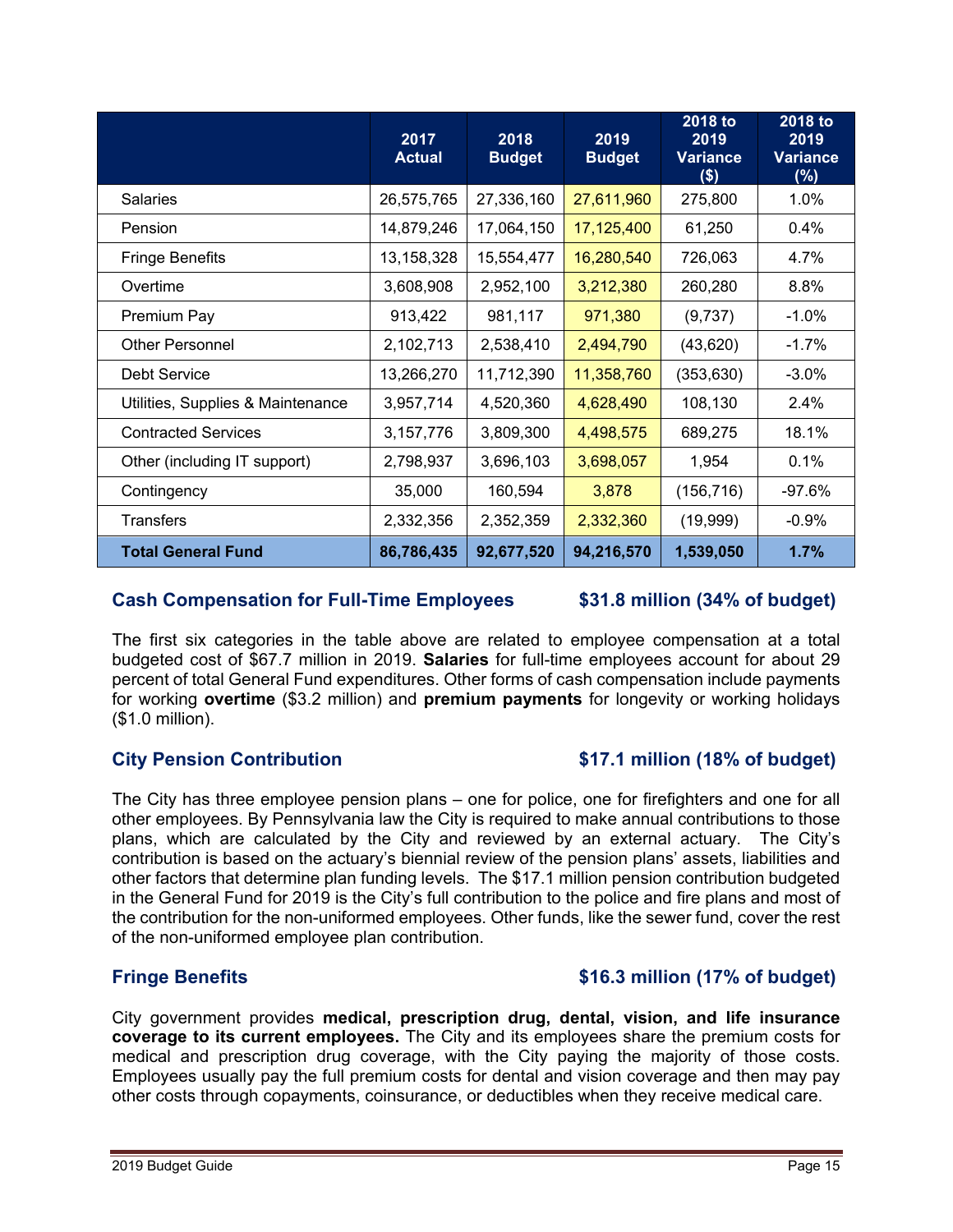The City also provides **medical and prescription drug coverage for retired employees** and their spouses until they reach age 65 and are eligible for Medicare. Retired employees may also share the premium costs associated with their insurance coverage depending on their date of retirement and the terms of their collective bargaining agreements.

The City is self-insured so it pays the actual cost of claims until the cost of a single illness or injury reaches \$150,000 at which point the City has additional "stop loss" coverage. If the total claim costs are higher than budgeted for the year, then the City may spend more than the \$16.3 million budgeted in the General Fund. If total claim costs are lower than budgeted for the year, then the City may spend less than \$16.3 million.

The City budgets the full cost of these benefits for active and retired employees, including the employee's portion. Then, the City records the employee premium contributions as revenue in the General Fund.

### **Other Personnel Costs**  $$2.5$  million (3% of budget)

This is mostly the City's share of federal payroll taxes or wages for temporary, seasonal or parttime employees.

### **Debt Service**  $\qquad$  **811.4 million (12% of budget)**

The City budgets \$11.4 million in the General Fund to make principal and interest payments on its debt. The City budgets additional money in its Sewer and Sewer Retail Funds to repay debt related to that system and the wastewater treatment plant project.

### **Utilities, Supplies and Maintenance \$4.6 million (5% of budget)**

The largest individual line items in this category cover the City's spending on **street lighting** (\$1.0 million), **telephones** (\$370,000), **light and power** at City facilities (\$463,000 combined), and **motor vehicle gasoline** (\$420,000 combined). This category also includes several smaller line items for supplies, maintenance agreements, or repairs.

### **Contracted Services \$4.5 million (5% of budget)**

This category covers many of the arrangements where the City pays another organization to provide service under a contractual agreement. The largest subset of these contracts are with **tax collection agencies** that collect earned income, business privilege and other taxes on behalf of the City (\$639,000). Other large items in this category include Public Works' contracts for **building repairs** (\$600,000) and the City's contribution to the **Reading Recreation Commission** (\$500,000).

### **Other Operating Expenses 63.7 million (4% of budget)**

This is a catch-all category for expenditures not grouped elsewhere. The largest individual items are an allocation for **machinery and equipment** (\$389,000), the **contribution to the Reading Public Library** (\$362,000), and **legal services** (\$304,000).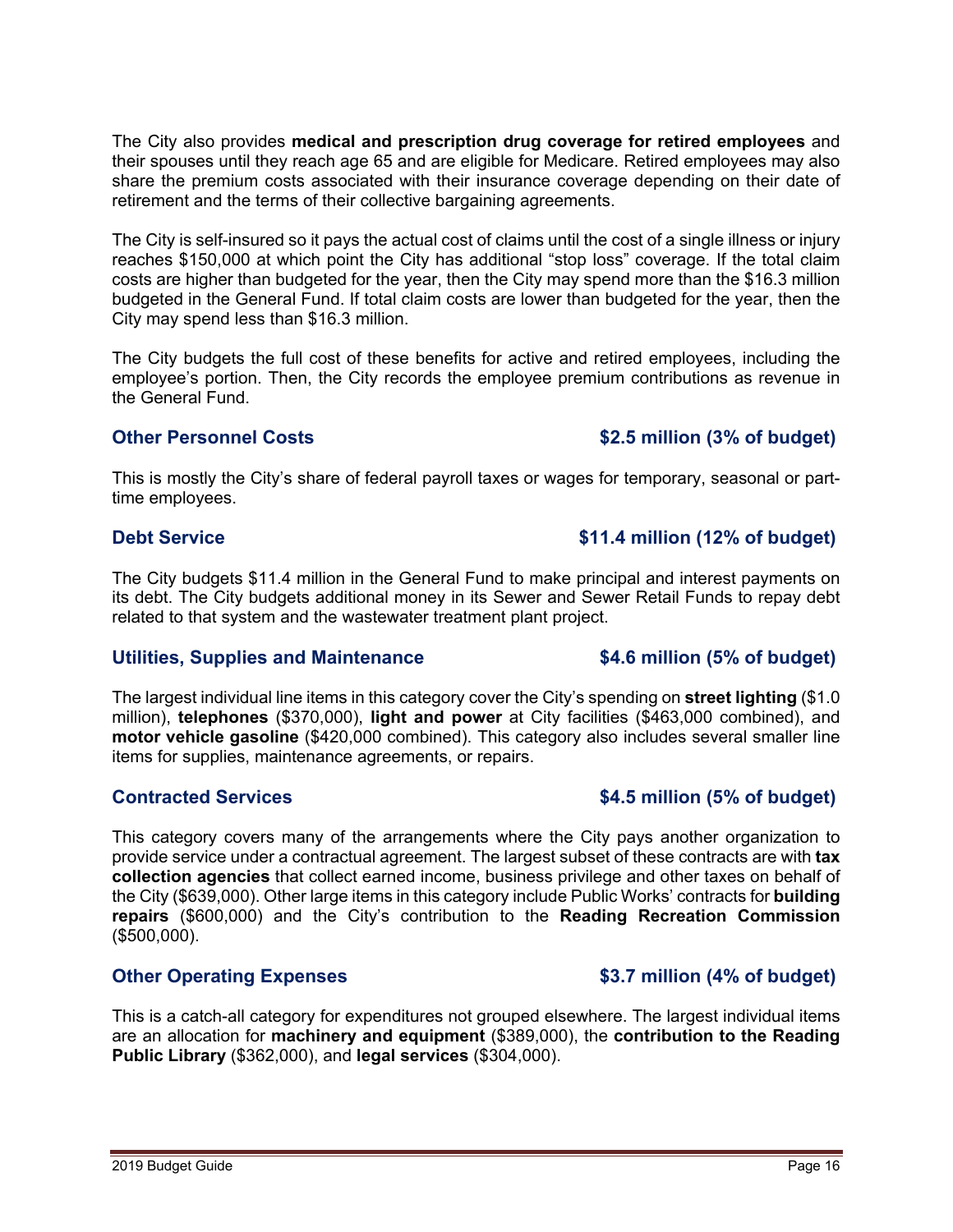### **Transfers out of the General Fund \$2.3 million (2% of budget)**

Just as the City transfers money into the General Fund from other funds to support its daily operations, the opposite is also true. The largest item in this category is the **transfer to the Self-Insurance Fund** where the City pays claims for worker's compensation, general liability, and property damage.

In 2017, the City built an \$182,000 **contingency** into its budget to handle any unanticipated shortfalls. The 2018 and 2019 budget have much smaller amounts, \$161,000 and \$4,000, respectively.

### **Other Funds**

The 2019 budget has eight funds in addition to the General Fund. Please see page 6 for a brief explanation of each fund and their major expenditures.

|                                   | 2017 Actual | 2018 Budget | 2019 Budget | 2018 to 2019<br>Variance (\$) | 2018 to 2019<br>Variance (%) |
|-----------------------------------|-------------|-------------|-------------|-------------------------------|------------------------------|
| <b>Salaries</b>                   | 26,575,765  | 27,336,160  | 27,611,960  | 275,800                       | 1.0%                         |
| Pension                           | 14,879,246  | 17,064,150  | 17,125,400  | 61,250                        | 0.4%                         |
| <b>Fringe Benefits</b>            | 13,158,328  | 15,554,477  | 16,280,540  | 726,063                       | 4.7%                         |
| Overtime                          | 3,608,908   | 2,952,100   | 3,212,380   | 260,280                       | 8.8%                         |
| Premium Pay                       | 913,422     | 981,117     | 971,380     | (9,737)                       | $-1.0%$                      |
| <b>Other Personnel</b>            | 2,102,713   | 2,538,410   | 2,494,790   | (43, 620)                     | $-1.7%$                      |
| <b>Debt Service</b>               | 13,266,270  | 11,712,390  | 11,358,760  | (353, 630)                    | $-3.0%$                      |
| Utilities, Supplies & Maintenance | 3,957,714   | 4,520,360   | 4,628,490   | 108,130                       | 2.4%                         |
| <b>Contracted Services</b>        | 3, 157, 776 | 3,809,300   | 4,498,575   | 689,275                       | 18.1%                        |
| Other (including IT support)      | 2,798,937   | 3,696,103   | 3,698,057   | 1,954                         | 0.1%                         |
| Contingency                       | 35,000      | 160,594     | 3,878       | (156, 716)                    | $-97.6%$                     |
| <b>Transfers</b>                  | 2,332,356   | 2,352,359   | 2,332,360   | (19,999)                      | $-0.9%$                      |
| <b>Total General Fund</b>         | 86,786,435  | 92,677,520  | 94,216,570  | 1,539,050                     | 1.7%                         |
| <b>Shade Tree Fund</b>            | N/A         | 276,560     | 430,790     | 154,230                       | 55.8%                        |
| <b>Water Fund</b>                 | N/A         | 12,053,630  | 12,312,440  | 258,810                       | 2.1%                         |
| Sewer Fund                        | N/A         | 29,494,870  | 27,517,670  | (1, 977, 200)                 | $-6.7%$                      |
| <b>Sewer Retail Fund</b>          | N/A         | 25,053,770  | 24,745,000  | (308, 770)                    | $-1.2%$                      |
| Recycling/Trash Fund              | N/A         | 6,183,820   | 6,759,520   | 575,700                       | 9.3%                         |
| <b>Total Expenditures</b>         | N/A         | 165,740,170 | 165,981,990 | 241,820                       | 0.1%                         |

### **Expenditures by Fund9**

  $^9$  Revenues and Expenditures for Liquid Fuels, Self-Insurance, and Capital Funds are excluded from the total.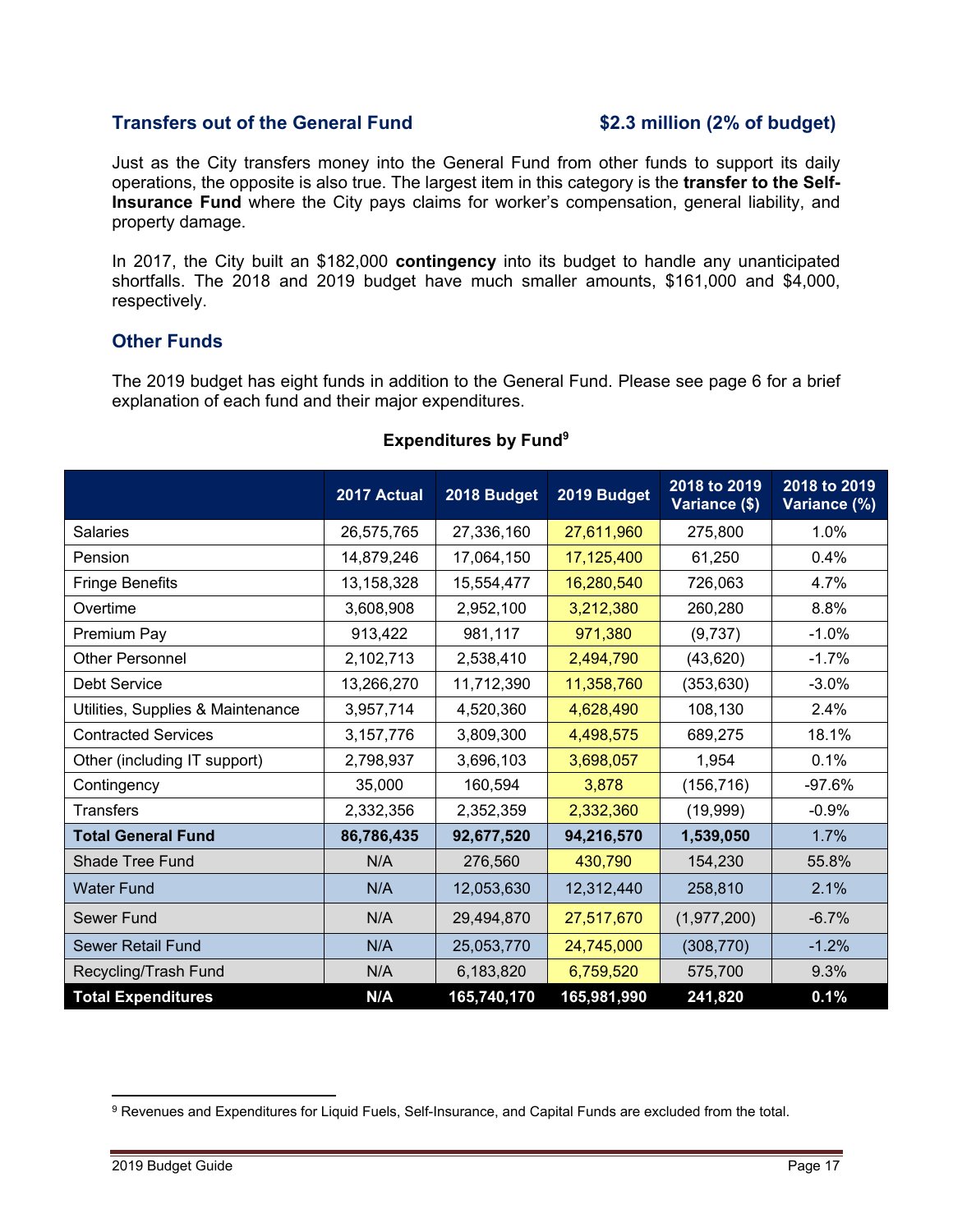Public safety accounts for the majority of Reading City government's spending in its General Fund, as it does in most Pennsylvania cities. The Police Department has the largest budget within the General Fund at \$37.5 million and the Fire Department, which includes ambulance service, is next with \$19.6 million. Public Works has \$8.6 million in the General Fund, excluding much larger amounts allocated for sewer and waste water treatment in other funds. The Non-Departmental category shown below is mostly the City's debt service and interfund transfers.



### **General Fund Expenditures by Department<sup>10</sup>**

*Note: Spending on the following units is combined in "Other" for graphic illustration purposes – Managing Director, City Council, Office of the Mayor, Human Relations Commission, City Auditor, Board of Ethics, and Charter Board.* 

 $10$  The 2019 budget allocates information technology costs to the departments that use those services, which is reflected in the graph below and throughout this document. Other City documents may show IT costs grouped together within the Department of Administrative Services, which would make the budget for Administrative Services larger and the budgets for other departments smaller.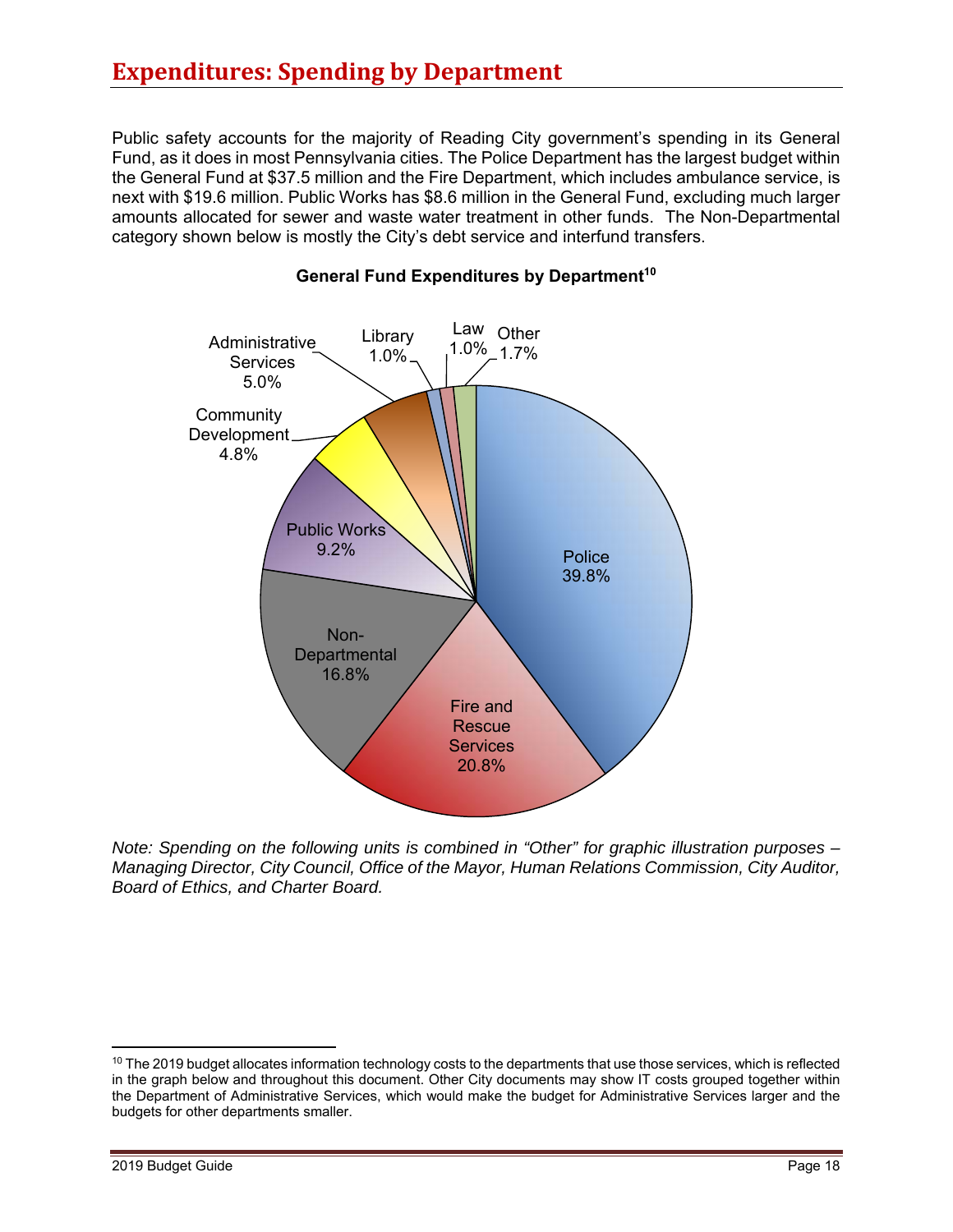|                                   | 2018<br><b>Budget</b> | 2019<br><b>Budget</b> | <b>Variance</b><br>$($ \$) | <b>Variance</b><br>(%) |
|-----------------------------------|-----------------------|-----------------------|----------------------------|------------------------|
| Police                            | 36,793,598            | 37,473,440            | 679,842                    | 1.8%                   |
| <b>Fire and Rescue Services</b>   | 19,414,379            | 19,560,048            | 145,669                    | $0.8\%$                |
| Non-Departmental                  | 16,322,592            | 15,859,744            | (462,848)                  | $-2.8\%$               |
| <b>Public Works</b>               | 8,635,276             | 8,629,000             | (6,276)                    | $-0.1%$                |
| <b>Community Development</b>      | 5,000,680             | 4,495,990             | (504, 690)                 | $-10.1%$               |
| Administrative Services           | 2,828,131             | 4,709,000             | 1,880,869                  | 66.5%                  |
| Library                           | 938,560               | 962,580               | 24,020                     | 2.6%                   |
| Law                               | 864,750               | 933,470               | 68,720                     | 7.9%                   |
| <b>Managing Director</b>          | 484,154               | 306,638               | (177, 516)                 | -36.7%                 |
| <b>City Council</b>               | 507,150               | 436,560               | (70, 590)                  | $-13.9%$               |
| Office of the Mayor               | 413,300               | 419,940               | 6,640                      | 1.6%                   |
| <b>Human Relations Commission</b> | 231,980               | 194,500               | (37, 480)                  | $-16.2%$               |
| <b>City Auditor</b>               | 195,470               | 188,160               | (7, 310)                   | $-3.7%$                |
| Board of Ethics/Charter Board     | 47,500                | 47,500                | 0                          | $0.0\%$                |
| <b>General Fund Total</b>         | 92,677,520            | 94,216,570            | 1,539,050                  | 1.7%                   |

# **General Fund Expenditures by Department**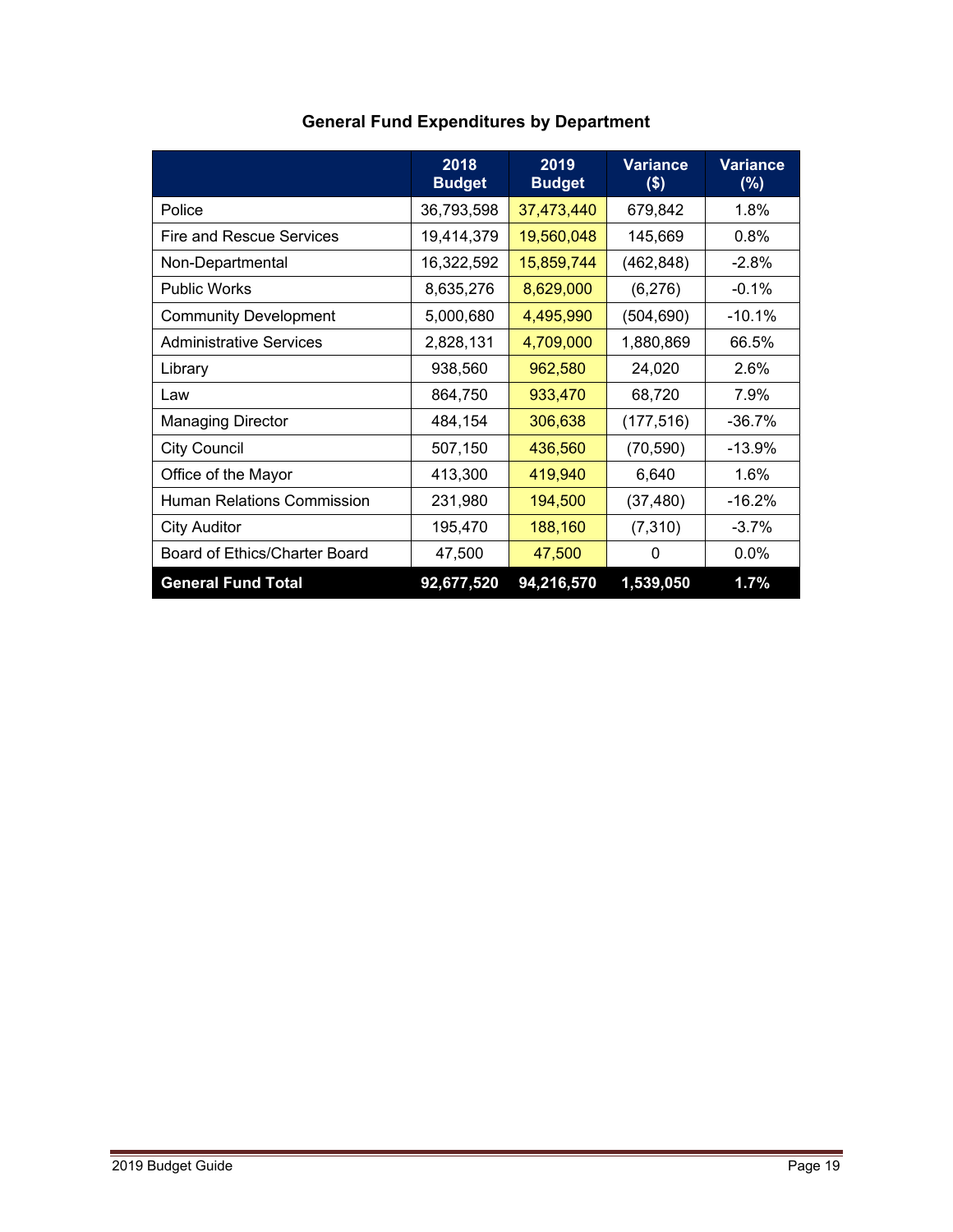Most of the General Fund allocation goes to five operating departments that report to the Managing Director who reports to the Mayor. The responsibilities of those operating departments are briefly described below. Please see page 8 for an organizational chart of City Government.

### **Police 837.5 million (40% of budget)**

The Reading Police Department handles law enforcement responsibilities such as patrol, criminal investigation, and emergency dispatch for police-related calls. The Department also oversees the part-time school crossing guards.

### Fire and Rescue services **\$19.6 million (21% of budget)**

The Reading Fire and Rescue Services Department is responsible for fire suppression, fire prevention, special rescue and emergency medical services. In addition to fire and EMS calls, the Department responds to incidents involving hazardous materials and motor vehicle accidents.

### **Public Works (Operations) \$8.6 million (9% of budget)**

The Public Works Department has four divisions – Operations, Wastewater, Utilities and Solid Waste. Only the Operations Division budget is in the General Fund. Operations handles repair and maintenance for the buildings, streets, bridges, parks and other public spaces owned by City government. It also manages the municipal garage for City government's vehicles.

### **Community Development \$4.5 million (5% of budget)**

Community Development works to ensure the City's business owners, landlords and residents maintain their properties in accordance with community and legal guidelines. This includes zoning, code enforcement, land use planning, historical preservation, rental housing inspection, building plan review and trade licensing functions. The Department also promotes economic and community development in Reading and oversees City government's use of its federal Community Development Block Grant (CDBG) funding.

### Administrative Services **6.6 and 5.6 and 5.6 and 5.6 and 5.6 and 5.6 and 5.6 and 5.6 and 5.6 and 5.6 and 5.6 and 5.6 and 5.6 and 5.6 and 5.6 and 5.6 and 5.6 and 5.6 and 5.6 and 5.6 and 5.6 and 5.7 million (5% of budget)**

The Department of Administrative Services manages the City's finances (budgeting, accounting and treasury functions), purchasing, human resources and information technology. The Department also manages the Citizens Service Center that is the primary means for handling citizen inquiries related to issues other than public safety.

In addition to these operating departments, **City Council** holds the legislative powers of the City and the **City Auditor** has oversight of City government finances independent of the Mayor and Council. Led by the City Solicitor, the **Law Department** provides legal services for the Mayor, City Council and the operating departments.

The **Reading Public Library** is governed by a Board of Directors with the City and County governments and the Reading Public Library Corporation each appointing five members. The Library is part of the larger Berks County Public Library System and has its own budget separate of City government. While the Library Board oversees day-to-day operations, City government owns the four library facilities and employs 10 of the employees at the Reading Public Library.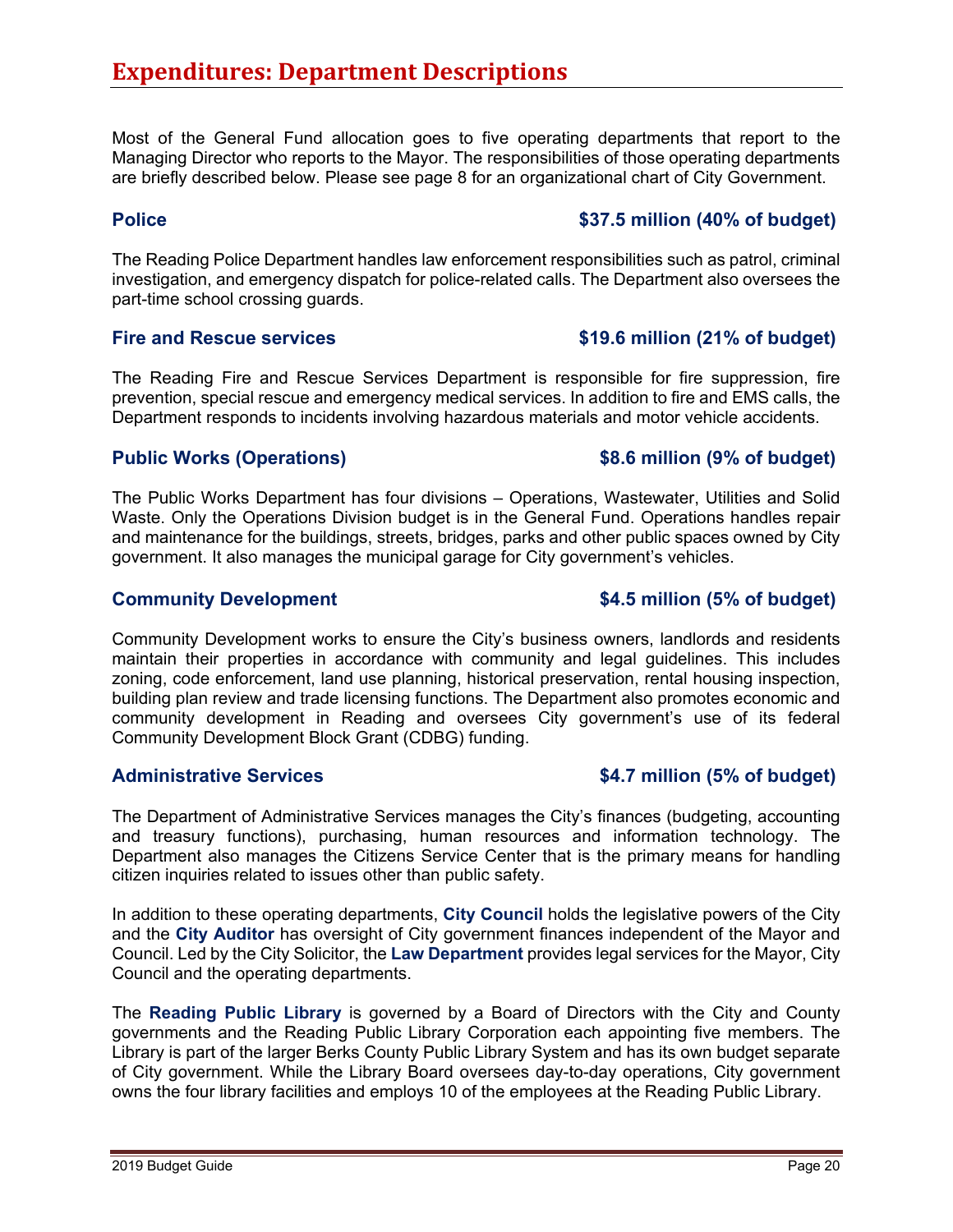# **Head count: How many full‐time positions does the City government have?**

The tables below show the total number of budgeted full-time positions in each department since 2014 according to the position ordinances passed each year. Some positions are listed within the General Fund, but another fund actually pays the employee's compensation. The City also has part-time positions not shown here.

| <b>General Fund Division</b>                     | 2014<br><b>Full-time</b> | 2015<br><b>Full-time</b> | 2016<br>Full-time <sup>11</sup> | 2017<br><b>Full-time</b> | 2018<br><b>Full-time</b> | 2019<br><b>Full-time</b> |
|--------------------------------------------------|--------------------------|--------------------------|---------------------------------|--------------------------|--------------------------|--------------------------|
| Office of the Mayor <sup>12</sup>                | 4                        | 4                        | 4                               | 4                        | 4                        | 4                        |
| <b>City Council</b>                              | 3                        | 3                        | 3                               | 3                        | 3                        | 3                        |
| <b>City Auditor</b>                              | 2                        | 2                        | 2                               | 2                        | 2                        |                          |
| <b>Managing Director</b>                         | 3                        | 3                        | 3                               | 2                        | 2                        |                          |
| Human Relations Commission                       | 2                        | 3                        | 2                               | 2                        | 2                        | 2                        |
| Solicitor                                        | 6                        | 6                        | 6                               | 6                        | 6                        | 6                        |
| <b>Director of Administrative Services</b>       | 4                        | 4                        | 4                               | 4                        | 3                        | 3                        |
| Accounting                                       | 8                        | 5                        | 5                               | 5                        | 6                        | 6                        |
| <b>Citizens Service Center</b>                   | 11                       | 10                       | 10                              | 10                       | 10                       | 10                       |
| Information Technology                           | 9                        | 9                        | 9                               | 9                        | 8                        | 8                        |
| <b>Human Resources</b>                           |                          |                          |                                 |                          | 6                        | 6                        |
| Purchasing                                       |                          |                          |                                 |                          | 2                        | 2                        |
| <b>Administrative Services subtotal</b>          | 37                       | 36                       | 36                              | 36                       | 35                       | 35                       |
| <b>Public Works Administration</b>               | 4                        | 5                        | 8                               | 8                        | 7                        | $\overline{7}$           |
| Garage                                           | 10                       | 10                       | 10                              | 10                       | 10                       | 10                       |
| Highways                                         | 16                       | 15                       | 15                              | 15                       | 16                       | 16                       |
| Parks                                            | 8                        | 8                        | 6                               | 6                        | 6                        | 6                        |
| <b>Public Property</b>                           |                          | 7                        | $\overline{7}$                  | 6                        | $\overline{7}$           | 7                        |
| <b>Public Works subtotal (General Fund only)</b> | 45                       | 45                       | 46                              | 45                       | 46                       | 46                       |
| Police - Criminal Investigations                 | 29                       | 30                       | 30                              | 30                       | 30                       | 30                       |
| Police - Special Services                        | 29                       | 29                       | 29                              | 29                       | 29                       | 30                       |
| Police - Patrol                                  | 133                      | 132                      | 132                             | 132                      | 132                      | 129                      |

<sup>11</sup> The 2016 position count comes from the amended ordinance adopted in early 2016.

<sup>12</sup> One of the four positions was not funded in 2015.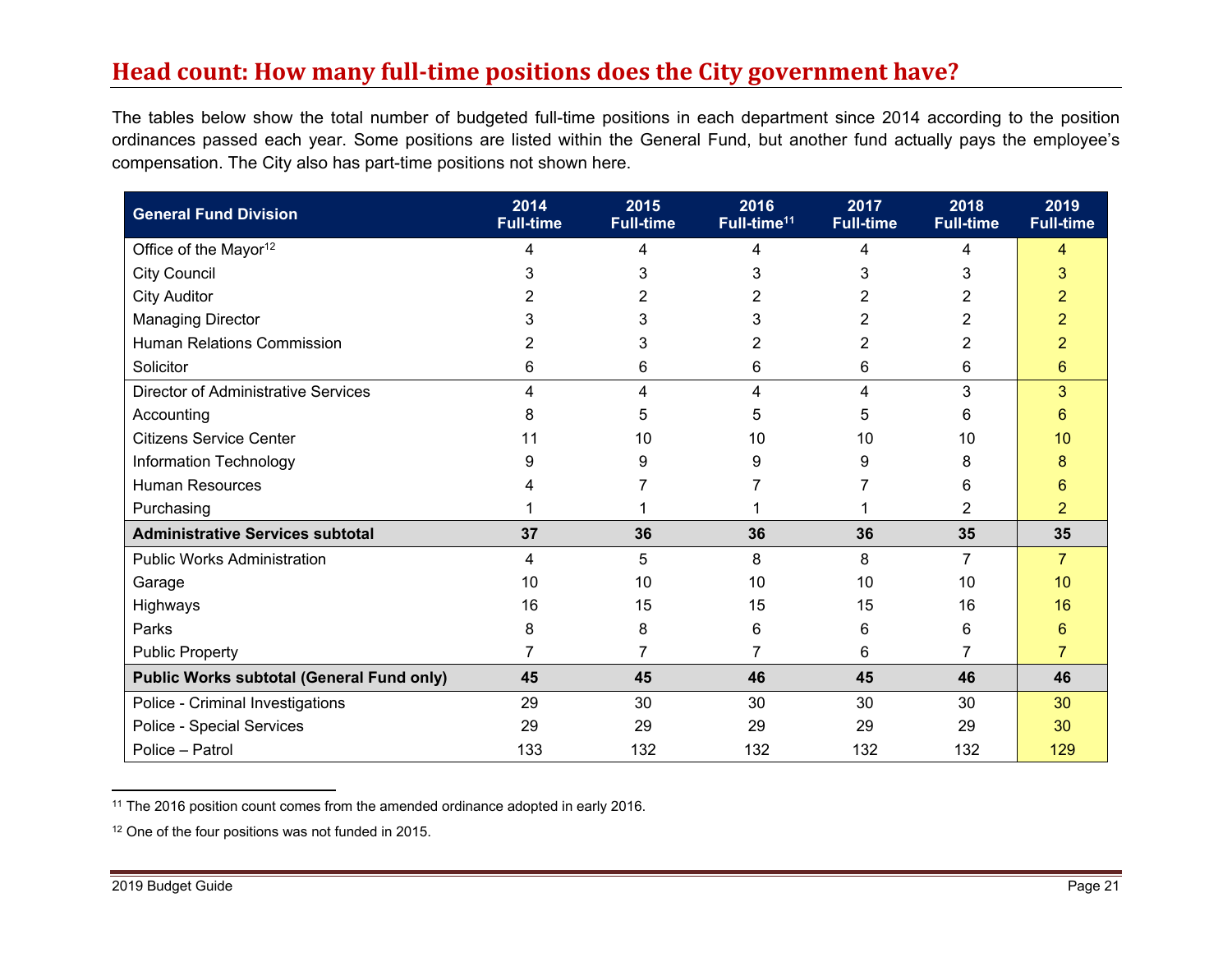| <b>General Fund Division</b>                 | 2014<br><b>Full-time</b> | 2015<br><b>Full-time</b> | 2016<br>Full-time <sup>11</sup> | 2017<br><b>Full-time</b> | 2018<br><b>Full-time</b> | 2019<br><b>Full-time</b> |
|----------------------------------------------|--------------------------|--------------------------|---------------------------------|--------------------------|--------------------------|--------------------------|
| Police - Administration                      | 3                        | 3                        | 3                               | 4                        | 4                        | 5 <sup>5</sup>           |
| <b>Police subtotal</b>                       | 194                      | 194                      | 194                             | 195                      | 195                      | 194                      |
| <b>Fire Administration</b>                   |                          | 7                        | 7                               | 7                        | 7                        | $\overline{7}$           |
| Fire Special Services (Preventive Education) | 4                        | 4                        | 4                               | 4                        | 4                        | 4                        |
| Fire Training                                |                          |                          |                                 |                          |                          |                          |
| Fire Suppression                             | 109                      | 100                      | 92                              | 92                       | 92                       | 92                       |
| Fire EMS                                     | 31                       | 32                       | 33                              | 33                       | 33                       | 33                       |
| <b>Fire subtotal</b>                         | 152                      | 144                      | 137                             | 137                      | 137                      | 137                      |
| <b>Community Development Administration</b>  | $\overline{2}$           | 3                        | 3                               | $\overline{2}$           | $\overline{2}$           | $\overline{2}$           |
| Planning                                     |                          |                          | 0                               | 0                        | 0                        | $\mathbf{0}$             |
| <b>Property Maintenance</b>                  | 32                       | 28                       | 28                              | 28                       | 28                       | 28                       |
| Trades                                       |                          | 8                        | 8                               | 8                        | 8                        | 8                        |
| Zoning                                       | 4                        | 4                        | 5                               | 5                        | 4                        | 5                        |
| <b>Community Development subtotal</b>        | 46                       | 44                       | 44                              | 43                       | 42                       | 43                       |
| Library                                      | 10 <sup>°</sup>          | 10                       | 10                              | 10                       | 10                       | 10 <sup>°</sup>          |
| <b>Total General Fund</b>                    | 504                      | 494                      | 487                             | 485                      | 484                      | 484                      |